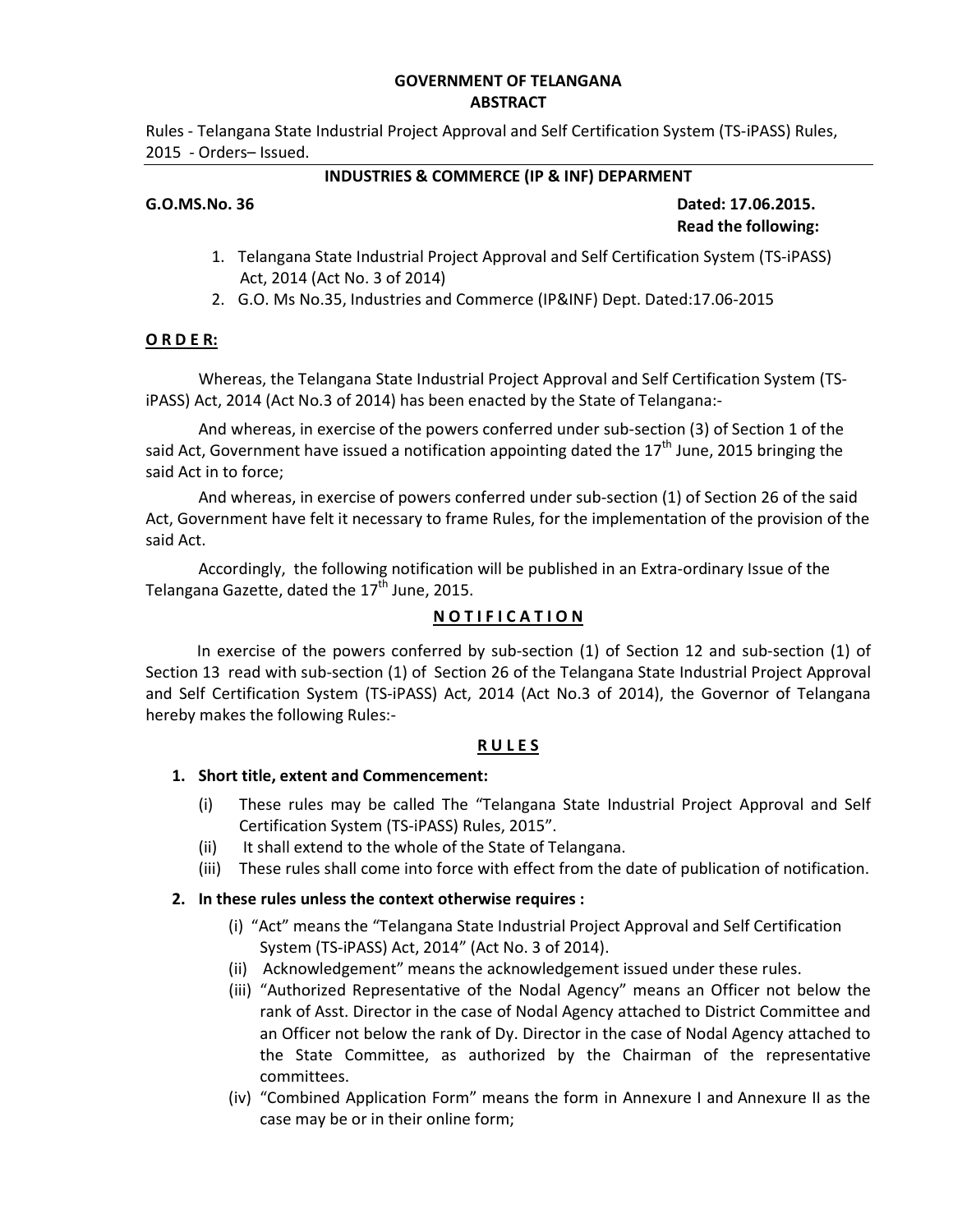- (v) "Check List" means list included in the Combined Application Form under these rules.
- (vi) "District Level Nodal Agency" is the agency notified by the Government under Section 6 (1) of the Act.
- (vii) "District TS-iPASS Committee" is the committee notified under Section 3(1) of the Act.
- (viii)"Fees Receipts" means online payment receipt or the original challan receipts issued by the Government Treasury as a proof of payment or demand drafts issued by a Scheduled Commercial Bank.
- (ix) "Form of Authorization" means the authorization in which a member of the District TS-iPASS Committee or the State TS-iPASS Committee shall authorize a representative to attend the meeting of the respective committee on his / her behalf.
- (x) "Form for informing deemed approval" means the format (including online) in which the deemed approval is informed under these rules.
- (xi) "Form for communication of orders" means the form (including online) in which the District Committee and State Committee shall communicate orders to the applicant.
- (xii) "Form of Receipt by Competent Authority" means the form (including online) in which the Competent Authority acknowledges receipt of application or additional information from the nodal agency.
- (xiii) "Form of Reference" means the form (including online) in which the District Committee and State Committee shall forward cases for review or revision.
- (xiv)"Form of Self-Certification" is the form appended to these rules in which certificate has to be furnished by the applicant or in its online form.
- (xv) "Register of Applications" means the Register (including online documentation) prescribed in these rules in which the details of the applications are entered.
- (xvi) "Section" means a section of the Act.
- (xvii) "Single Point TS-iPASS Approval" means the approval (including online) accorded by the District TS-iPASS Committee or the State TS-iPASS Committee on the basis of approval given by the Competent Authority or in case of Self-certification provided by the Applicant.
- (xviii) "State Level Nodal Agency" is the agency notified by the Government under Section 5 (1) of the Act.
- (xix) "State TS-iPASS Committee" is the committee notified under Section 4(1) of the Act.
- (xx) "Time Limit" means the number of working days within which a decision has to be taken by the Competent authority, from the date of receipt of application.

#### **3. Notifying the Constitution of Committees and Nodal Agency:**

#### **A. District Level Industrial Project Approval and Self Certification System Committee (District TS-iPASS Committee) and District level Nodal Agency.**

(I) In exercise of powers conferred under Section3 (1) of the said Act, the Government hereby constitute the District Telangana State Industrial Project Approval and Self Certification System Committee (District TS-iPASS Committee) for each district, with following members:

| (i) The District Collector                         | $\ddotsc$ | Chairman      |
|----------------------------------------------------|-----------|---------------|
| (ii) The Joint Collector                           | $\ddotsc$ | Vice-Chairman |
| (iii) Zonal Manager, Telangana State Industrial    | $\ddotsc$ | Member        |
| Infrastructure Corporation (TSIIC) of the District |           |               |
| (iv) Deputy Chief Inspector of Factories           |           | Member        |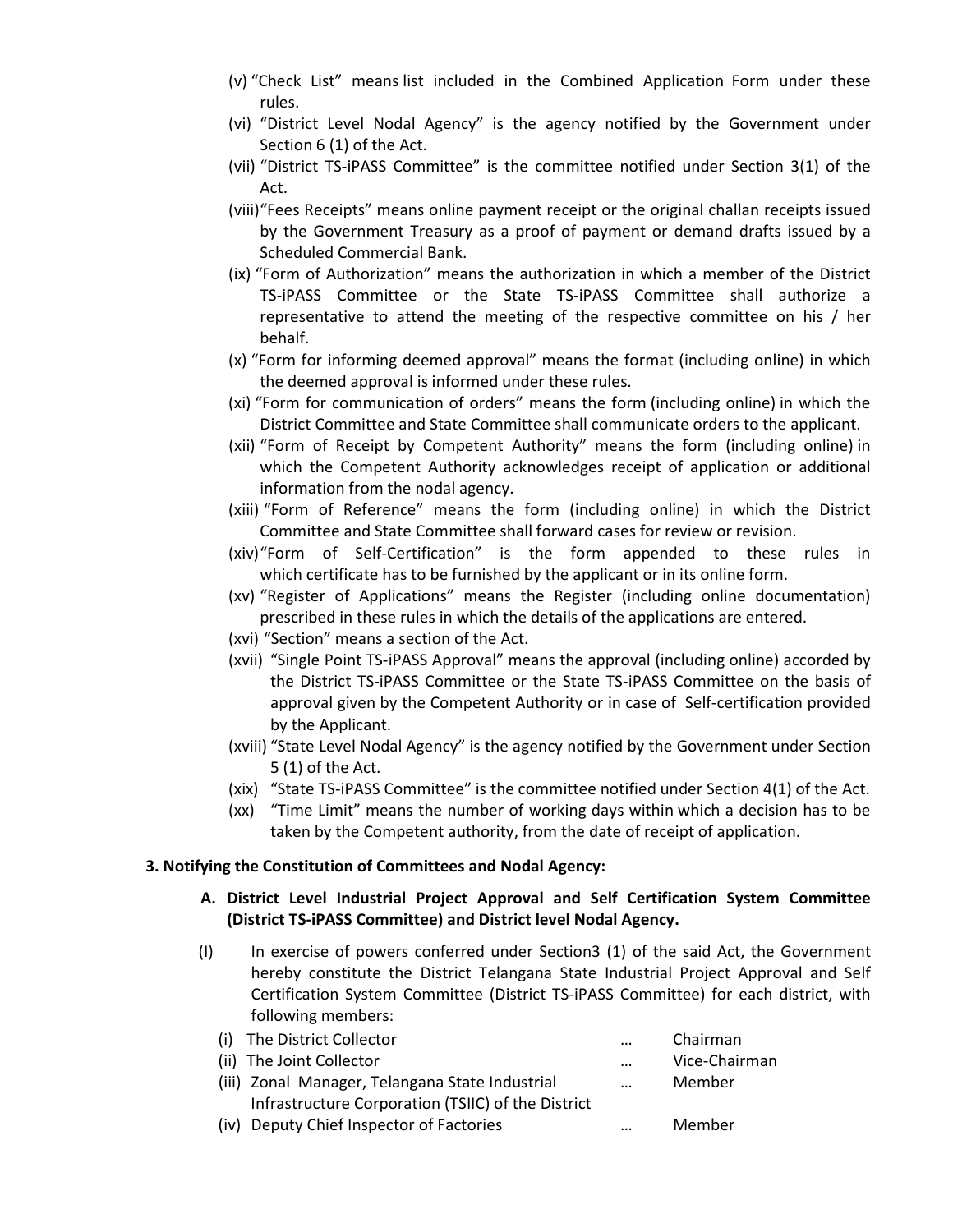| Environmental Engineer, Telangana State               |                                                                                                                                                                     |
|-------------------------------------------------------|---------------------------------------------------------------------------------------------------------------------------------------------------------------------|
| <b>Pollution Control Board</b>                        | Member                                                                                                                                                              |
|                                                       |                                                                                                                                                                     |
|                                                       |                                                                                                                                                                     |
| Northern Power Distribution Company Limited           | Member                                                                                                                                                              |
| (vii) District Panchayat Officer                      | Member                                                                                                                                                              |
| (viii) District Fire Officer                          | <br>Member                                                                                                                                                          |
| (ix) Deputy Chief Electrical Inspector to Government/ | Member                                                                                                                                                              |
| <b>Electrical Inspector</b>                           |                                                                                                                                                                     |
|                                                       | Member                                                                                                                                                              |
| Inspector of Boilers                                  | Member                                                                                                                                                              |
| (xii) District Registrar                              | Member                                                                                                                                                              |
| (xiii) Deputy/Assistant Commissioner, Commercial      | Member                                                                                                                                                              |
| <b>Taxes Dept</b>                                     |                                                                                                                                                                     |
| (xiv) Assistant Director, Mines & Geology             | <br>Member                                                                                                                                                          |
| (xv) Any other members, as and when required.         | <br>Spl. Invitee                                                                                                                                                    |
| (xvi) General Manager, District Industries Centre     | <br><b>Member Convener</b>                                                                                                                                          |
|                                                       | (vi) Superintendent Engineer, Telangana State Southern<br>Power Distribution Company Ltd., / Telangana State<br>Regional Deputy Director of Town & Country Planning |

(II) In exercise of the powers conferred under Section 5(2) of said Act, the Government of Telangana hereby notifies all the District Industries Centre as the Nodal Agency for the District TS-iPASS Committee for the respective district.

#### **Functions of the District TS-iPASS Committee:**

- 1. Ensuring all online queries/ actual applications are forwarded to the concerned immediately and that online system is dynamically updated;
- 2. Organizing Pre-Scrutiny of the applications twice a week.
- 3. Providing single point TS-iPASS approvals on behalf of relevant departments.
- 4. Monitoring the TS-iPASS applications at the department level.
- 5. Examine and forward appropriate cases to the State level committee in case of rejection of clearances by the competent authority.

#### **B. State Level Industrial Project Approval and Self Certification System Committee (State TS-iPASS Committee) and State level Nodal Agency.**

(I) In exercise of powers conferred under Section 4(1) of the said Act, the Government hereby constitute the State level Telangana State Industrial Project Approval and Self Certification System Committee (State TS-iPASS Committee) for the state, with the following members:

| (i)   | The Special Chief Secretary / Principal Secretary/Secretary, |          |          |
|-------|--------------------------------------------------------------|----------|----------|
|       | Industries & Commerce Department                             |          | Chairman |
| (ii)  | Vice Chairman & Managing Director, Telangana State           |          |          |
|       | Industrial Infrastructure Corporation<br>                    | Member   |          |
| (iii) | Member Secretary, Telangana State                            |          |          |
|       | <b>Pollution Control Board</b>                               |          | Member   |
| (iv)  | Chairman & Managing Director of Telangana State              |          |          |
|       | Southern Power Distribution Company Limited &                |          |          |
|       | Telangana State Northern Power                               |          |          |
|       | <b>Distribution Company Limited</b>                          | $\cdots$ | Member   |
| (v)   | Special Officer/Vice Chairman,                               |          |          |
|       | Hyderabad Metropolitan Development Authority                 |          | Member   |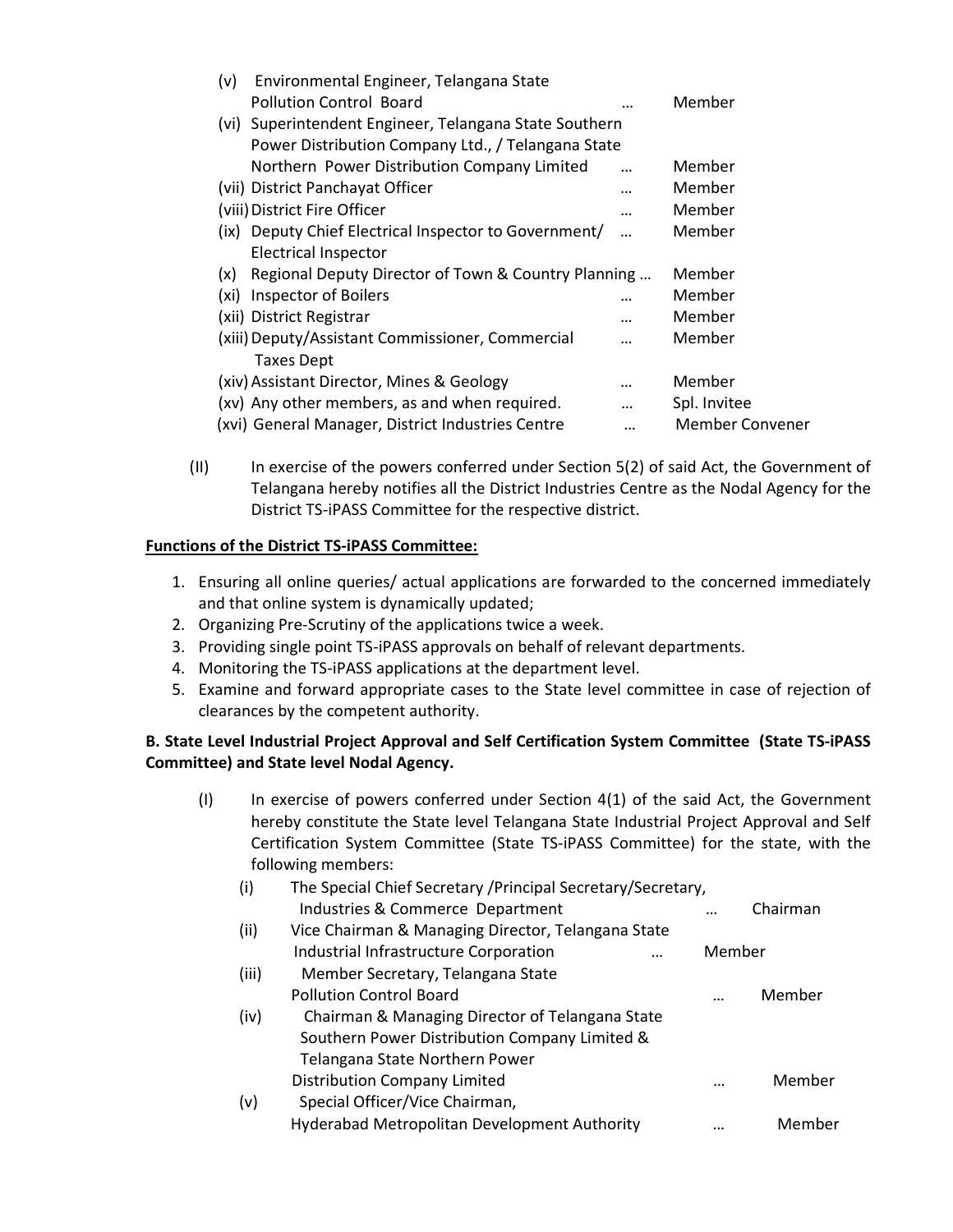| (vi)    | Principal Secretary/Secretary/Spl Secretary,          |          |                  |
|---------|-------------------------------------------------------|----------|------------------|
|         | <b>Environment Forest Science &amp; Technology</b>    |          | Member           |
| (vii)   | Commissioner, Panchayat Raj Department                |          | Member           |
| (viii)  | <b>Commissioner, Commercial Taxes Department</b>      |          | Member           |
| (ix)    | <b>Inspector General, Stamps &amp; Registration</b>   |          | Member           |
| (x)     | Secretary to Chief Commissioner, Land Administration  |          | Member           |
| (xi)    | Director General, Fire Service Department             |          | Member           |
| (xii)   | Director General, Drug Control Administration         |          | Member           |
| (xiii)  | Chief Electrical Inspector to Government              |          | Member           |
| (xiv)   | The Commissioner & Director, Municipal Administration | $\cdots$ | Member           |
| (xv)    | Director of Factories                                 |          | Member           |
| (xvi)   | Director, Town & Country Planning                     |          | Member           |
| (xvii)  | Director of Boilers                                   |          | Member           |
| (xviii) | Director, Mines & Geology                             |          | Member           |
| (xix)   | Any other member as and when required                 |          | Spl. Invitee     |
| (xx)    | The Commissioner of Industries, Telangana<br>         |          | Member- Convener |

(II) In exercise of the powers conferred by Section 5(1) of said Act, the Government of Telangana hereby appoints the Commissionerate of Industries as the Nodal Agency for the State Committee and this Agency shall be headed by the Commissioner of Industries.

#### **Functions of State TS-iPASS Committee:**

- 1. Ensuring all online queries/ actual applications are forwarded to the concerned immediately and that online system is dynamically updated;
- 2. Organizing Pre-Scrutiny of the applications twice a week
- 3. Issuing final orders on cases referred by District Committees
- 4. Providing single point TS-iPASS approvals as per Competent Authority's approval
- 5. Monitoring the TS-iPASS applications at District, State & Competent Authority level
- 6. Examine and forward appropriate cases to the Government for review of the decision taken by the competent authority with regard to rejection of approval.

#### **C . Telangana State Wide Investment Facilitation Board (T-SWIFT) at State Level**

In exercise of the powers conferred by sub-section (1) of Section 7 of the Act, the Government of Telangana hereby constitute "The Telangana State Wide Investment Facilitation Board (T-SWIFT)" at State Level for state of the Telangana, with the following members:

| Chief Secretary to Government, Government of Telangana<br>(i)           |           | Chairman        |
|-------------------------------------------------------------------------|-----------|-----------------|
| (ii) Principal Secretary/Secretary to Government, Energy Department     |           | Member          |
| (iii) Principal Secretary/Secretary to Government, EFS&T Department     |           | Member          |
| (iv) Principal Secretary/Secretary to Government, Finance Department    |           | Member          |
| (v) Principal Secretary/Secretary to Government, Revenue Department     | $\ddotsc$ | Member          |
| (vi) Principal Secretary/Secretary to Government, Irrigation Department |           | Member          |
| (vii)Principal Secretary/Secretary to Government, MA&UD Department      |           | Member          |
| (viii)Principal Secretary/Secretary to Government, Panchayat Raj        |           | Member          |
| and Rural Development Department                                        |           |                 |
| (ix) Principal Secretary/Secretary to Government, Home Department       |           | Member          |
| (x) Principal Secretary/Secretary to Government, Labour, Employment     |           | Member          |
| <b>Training and Factories</b>                                           |           |                 |
| (xi) Any other member as and when required.                             |           | Special Invitee |
| (xii) The Special Chief Secretary/Principal Secretary/                  |           |                 |
| Secretary to Government, Ind. & Com. Department                         |           | Member-Convener |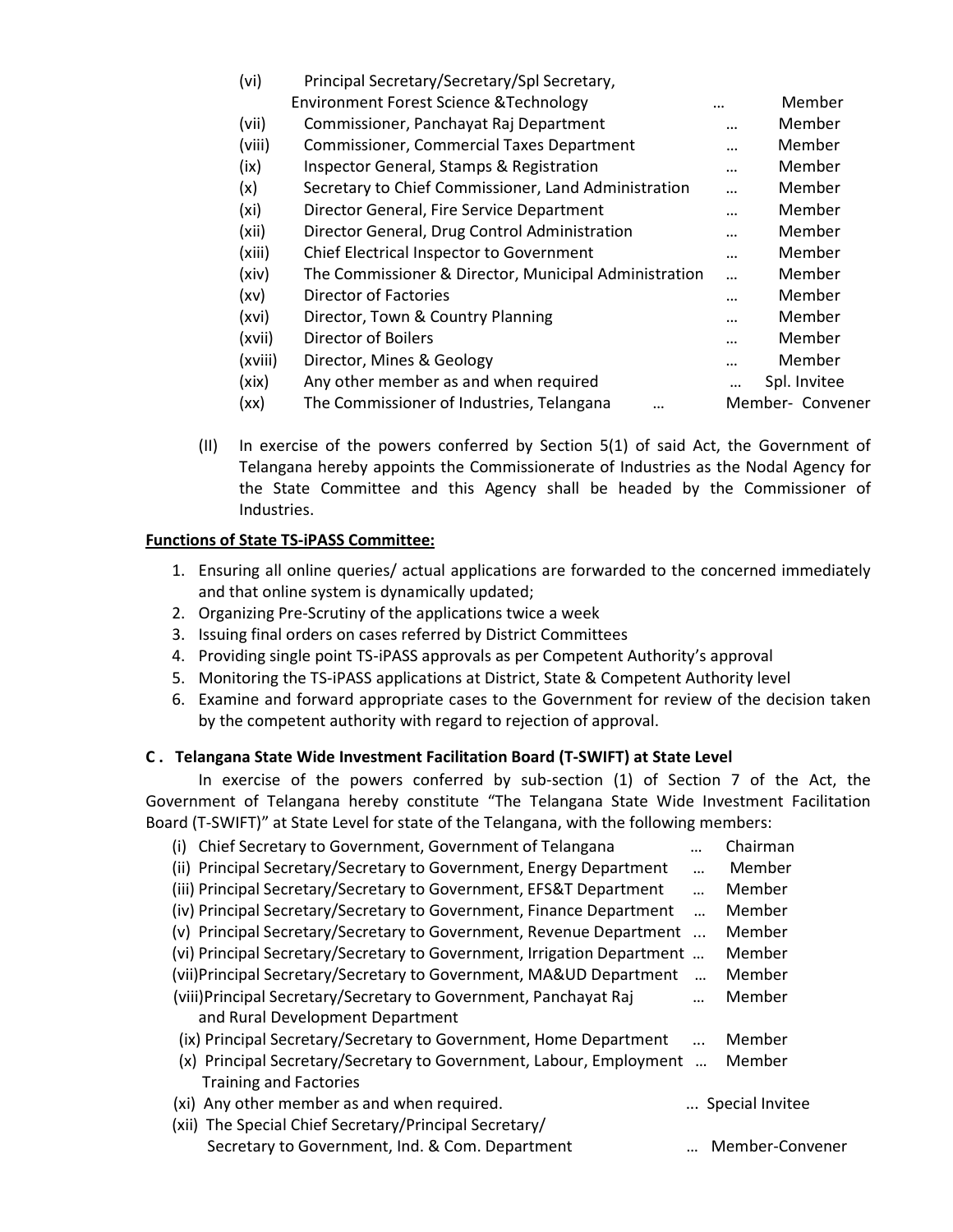#### **Functions of T-SWIFT board:**

- 1. Processing the clearance of Mega Projects
- 2. Issuing of in principle approval to the mega Projects on receipt of Self Certification
- 3. Extend provisional approval within 15 days of receipt of self certification after a preliminary scrutiny.
- 4. Pursue with departments through Nodal Officer and obtain clearances before the commencement of production.

**Nodal Agency for Mega Projects:** The industrial promotion cell/chasing cell in the office of CMO, under the overall superintendence of Chief Secretary, will be the Nodal Agency for monitoring Mega Projects. The functions of the Nodal Agency will be:

- 1. Issuing Acknowledgement (online/otherwise) to applications;
- 2. Information dissemination on reasons for delay in approvals and forwarding grievances to the competent authorities.
- 3. Preparing and providing status reports on applications to the respective committees.
- 4. Pursuing the clearance of applications with concerned authorities, disbursing approvals & intimations to the applicant.
- 5. Providing secretarial support to respective committees.
- 6. Taking up policy level issues before the T-SWIFT Board based on the processing of applications and issues arising therein.

#### **4. Notifying the investment limit up to which the application for clearances shall be made to the District and State TS-iPASS Committee.**

- 1. In exercise of the powers conferred by Section 17 of said Act, the Government of Telangana hereby notifies District TS-iPASS Committee constituted in terms of Section 3(1) of the Act, shall have the power to receive and process the applications for all the clearances for setting up of enterprises in the state of Telangana with proposed investment limit on Plant & Machinery and all other such component constituting capital expenditure, not exceeding Rs.5.00 Crores (Rupees Five Crores only)
- 2. In exercise of the powers conferred by Section 17 of the said Act, the Government of Telangana hereby notifies State TS-iPASS Committee constituted in terms of Section 4(1) of the Act, shall have the power to receive and process the applications for all the clearances for setting up of enterprises in the state of Telangana with proposed investment limit on Plant & Machinery and all other such components constituting capital expenditure, of more than Rs.5.00 Crores (Rupees Five Crores) and up to Rs.200 Crores (Rupees Two hundred Crores) and where the projected employment in first two years of its operations is up to 1000 workforce.
- 3. All other cases will be taken up by T-SWIFT Board at the State level.

### **5.Combined Application Form:**

 In exercise of the powers conferred by section 8(1) of the said act the Government hereby prescribe the combined application forms (including online forms).

- a) The applicant seeking clearances as required for establishment of an Enterprise shall apply in the Combined Application Form (including its online form) in Annexure-I.
- b) The applicant seeking clearance required for operation of an industry before commencement of commercial production, shall apply in the Combined Application Form (including online form) prescribed in Annexure-II.
- c) The Combined Application (including online form) Form duly filled in shall be submitted by attaching the relevant enclosures, certificates, attachments, fees, etc., (either manually or online)
- d) The applicant shall furnish self-certification (including in online form) as prescribed in Annexure-III along with the application at the time of submission of application forms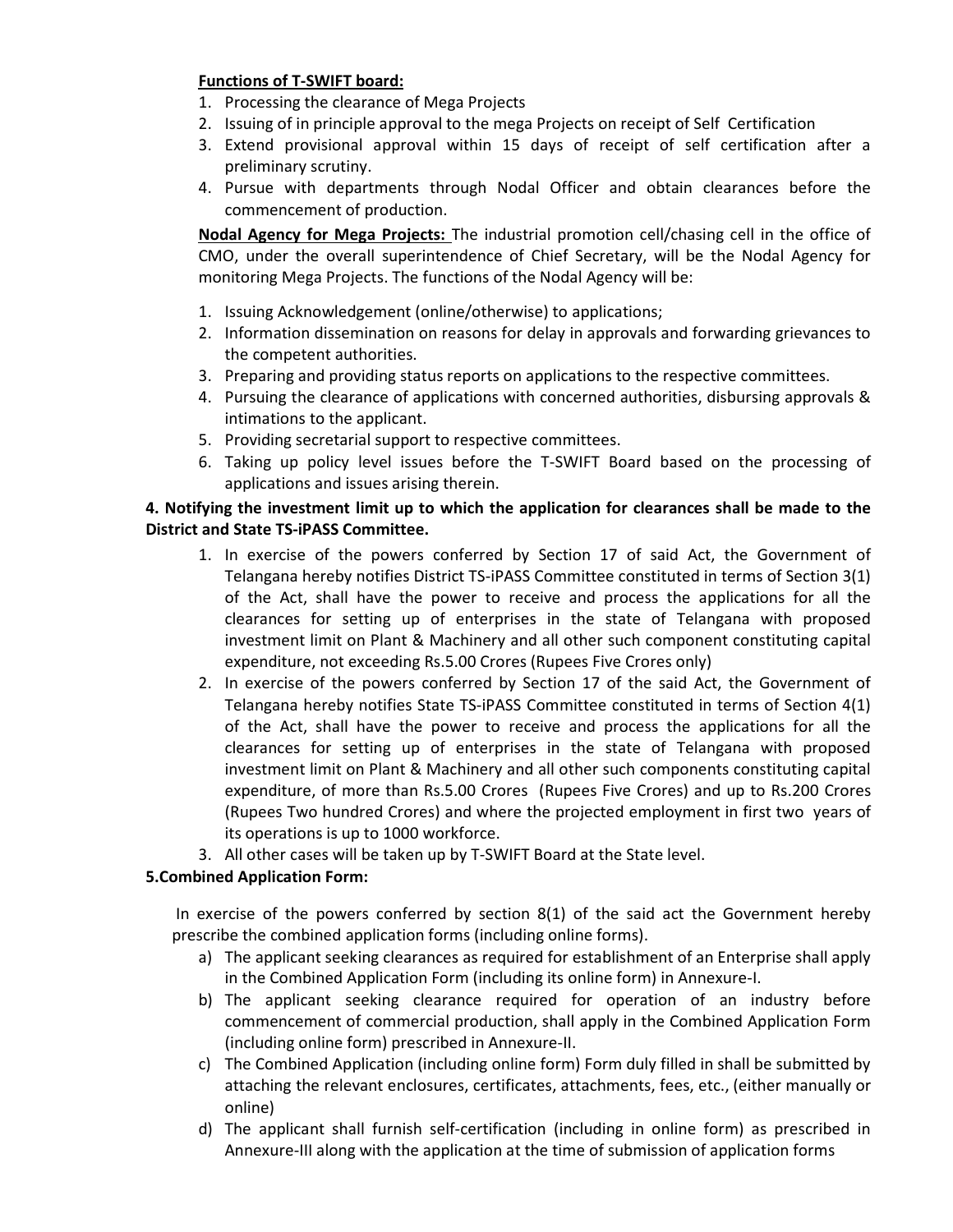- e) There shall be a check list appended to the common application forms which shall be completed and signed/certified online by the applicant and scrutinized & accepted by the authorized representative of the nodal agency.
- f) The authorized representative of the nodal agency shall satisfy himself /herself that:
	- (i) The application is in complete shape;
	- (ii) All relevant and prescribed documents have been enclosed (manual or online);
	- (iii) The prescribed fees receipts have been paid online or proof enclosed;
	- (iv) Self Certification has been done online or furnished by the applicant;
	- (v) The checklist has been filled correctly (manual or online) and submitted/signed by the applicant.

#### **6. User Charges :**

The applicants shall pay user charges (online or otherwise) as prescribed in the Annexure-IV. These charges are subject to revision by the Government from time to time. The charges so collected shall be accrued in an escrow account, to be maintained by the State Level Nodal Agency (Commissioner of Industries) and will be used for meeting all such expenses are required to implement the Act including, inter-alia, recurring expenditure like purchase of consumables, travel cost with regard to TS-iPASS, conducting pre-scrutiny meetings, TS-iPASS District and State level meetings and other incidental expenses.

#### **7. Pre-Scrutiny of Applications:**

The Commissioner of Industries, at State Level and General Manager, DIC, at the District Level shall conduct pre- scrutiny meeting twice a week preferably Tuesday & Friday by inviting the competent authorities or their representative. The online system will be such that it will not accept applications, which are incomplete in any respect. The system will automatically issue acknowledgements to all such cases, which are complete in all respects. Till such time all applications are processed through the online system, the following have to be followed in the pre-scrutiny.

- (I) Accept those applications which are complete in shape and issue acknowledgement.
- (II) Ask for additional information in case of incomplete applications in accordance with the rules prescribed under this Act.
- (III) The Nodal Agency will issue an acknowledgment to the applications, which are found to be in complete shape.

#### **8. Processing and Monitoring of applications:**

A record, date wise along with all relevant details will automatically be captured online for all such applications which are complete and in compliance with various requirements under the Act. The actionable points will be sent to the concerned Head of the Departments (HODs) through online immediately once the application has been accepted online, for examination and necessary action at their end and follow up reports/compliance shall be uploaded by respective HODs for their part within prescribed time. The District Nodal Agency, State Nodal Agency and T-SWIFT Board shall review regularly (at least once in a month) on the status of cases, timeliness in approval process and pendency and shall cause necessary action in all such cases where there are pendency (for reasons other than those requiring approvals/clearances from central government agencies). The Commissioner of Industries will have an end to end online system in place which will have all features pertaining to capturing of information, tracking, online payment and shall host various reports. All concerned departments shall use either this online system and it will get seamlessly linked to their existing online system.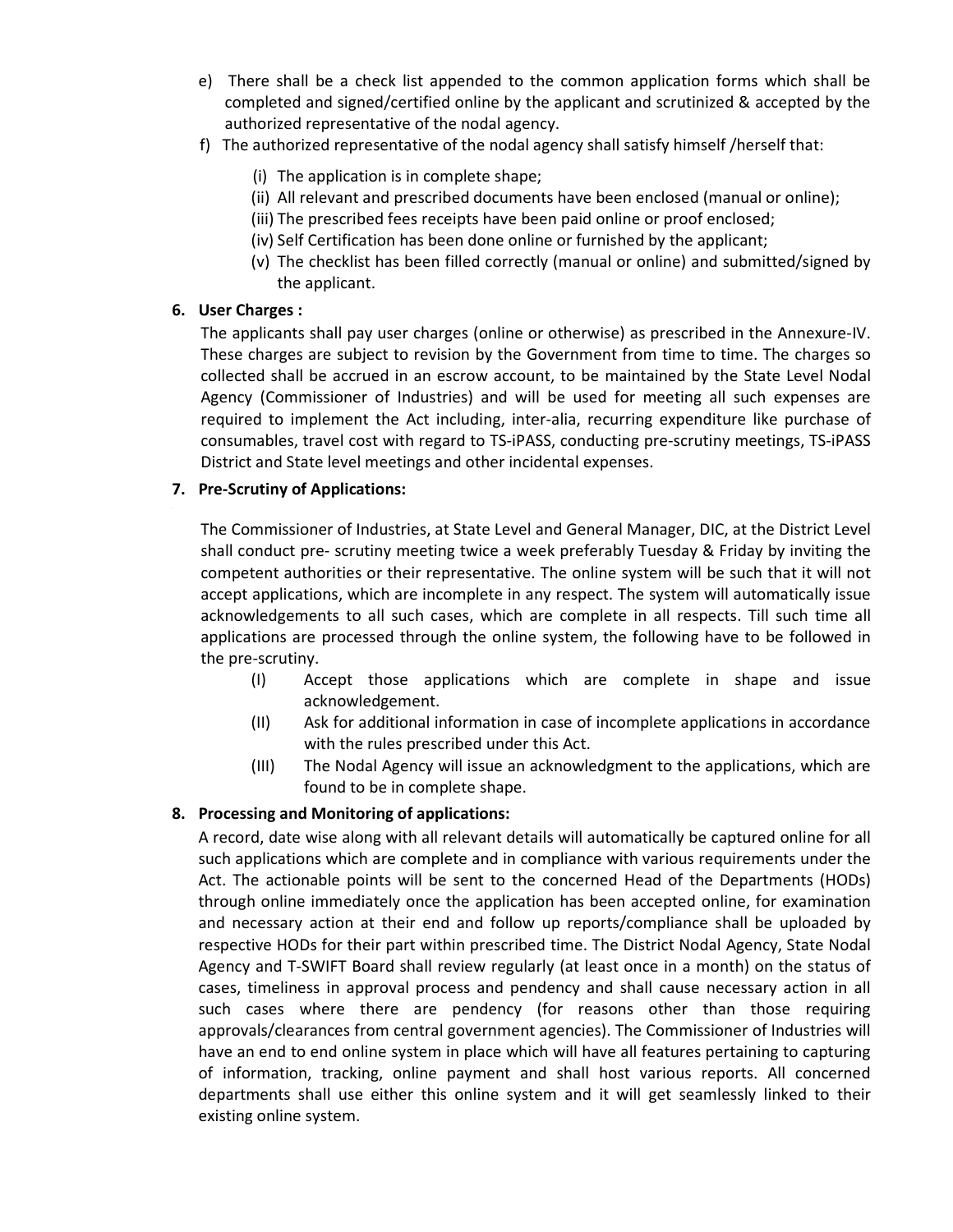The following procedure shall be followed (and its equivalent in online format):

- (i) The particular of the application for which the acknowledgement is issued is to be entered online/in the register in the prescribed format approved by CoI.
- (ii) The online particulars so entered/Register of applications shall be scrutinized and approved by the Head of the Nodal Agency at the end of each working day.
- (iii) The relevant parts of the common application form along with enclosures shall be sent to the competent authorities within three working days from the date of issue of acknowledgement.
- (iv) The competent authority shall process the application and communicate the decision to the nodal agency within the prescribed time limit as mentioned in the Annexure-VI.
- (v) Under the provisions of Section 12(4) of the said Act, the competent authority may ask for additional information from the applicant, only once within three days from receipt of the application and before the expiry of the time limit, under intimation to the nodal agency.
- (vi) In the case covered under Section 12(4), the time limit will be applicable from the date the additional information has been furnished.
- (vii) The competent authorities will send their approvals within the time limit to the Nodal Agencies, which in turn will issue a consolidated TS-iPASS approval certificate to the applicant along with the competent authorities approval order.
- (viii) In the wake of non-receipt of competent authorities approval within the prescribed time limit, the nodal agency shall process to issue TS-iPASS approval for the said unit, basing on the self-certification of the unit holder. For those cases where the additional information as required by the competent authority from the applicant is pending, the TS-iPASS approval certificate will be put on hold until the required information is furnished in complete shape by the applicant to the competent authority.
- (ix) Status reports shall be placed before the District TS-iPASS Committee and the State TS-iPASS Committee by the respective nodal agency.
- (x) The status of disposal of applications shall be monitored by the District TS-iPASS Committee and the State TS-iPASS Committee once in a fortnight.
- (xi) The District Nodal Agency and the State Nodal Agency shall communicate the approvals and rejections in the format in Annexure-VII (A)/VII(B) or Annexure VIII(A)/VIII(B) as the case may be.
- (xii) The District Nodal Agency shall submit a fortnightly report on the processing of applications to the State Nodal Agency.
- (xiii) The State Nodal Agency shall ensure there are no delays at any level, either at the District level Nodal Agency or at the state level. Cases involving delays shall be placed before T-SWIFT Board on a regular basis.

#### **9. Time limits for processing and disposal of applications:**

 Under the provisions of Section 12(1), (2), (3) of the Act, the time limits for processing and disposal of applications by the competent authority shall be a maximum of 30 days from the date of issue of Acknowledgement (including online) for the units with investments less than Rs.200 Crores in capital expenditure or for those where no clearances from agencies other than State Govt. are required. Efforts will be made that all mega project approval application cases, which are complete in all respect at the time of filing (including online) and which do not require any clearances from agencies other than the State Government, shall be given approvals within 15 working days.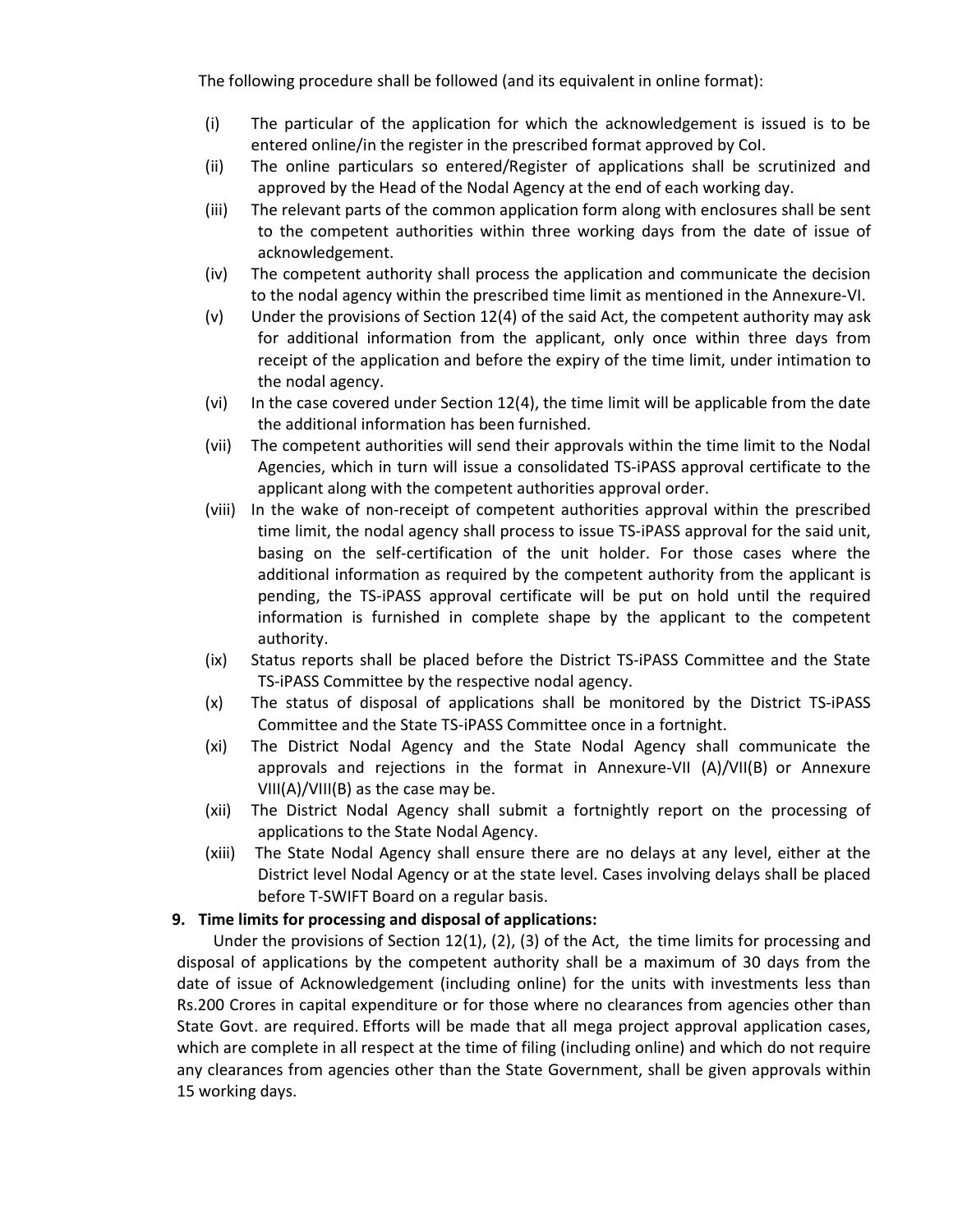#### **10. Notifying of clearances where the provision of deemed approval shall apply:**

The provisions of deemed approval under Section 13(1) of the Act shall be applicable to all pending approval applications requiring clearances which are not issued within the time limits prescribed in Annexure VI, provided these applications were complete in all respects at the time of their acceptance (including online) and there are no further information/query pending and where the delay is granting approval is held up for want of clearances from agencies/departments/institutions other than those of the state government. The TS-iPASS approval certificate so issued to the units after the prescribed time limits has lapsed is binding on all concerned department.

#### **11. Land to be vested with Telangana State Industrial Infrastructure Corporation for the purpose of setting up of an industry/manufacturing unit:**

Government land, as notified (in accordance with Sec 1(3) of G.O.Ms.No.67 dated 26/02/2002 along with amendments in G.O.Ms.No.274 dated 12/06/2007) from time to time by the Government, shall vest with TSIIC for the purpose of setting up of industry/manufacturing or any other purpose as considered by Telangana State Industrial Infrastructure Corporation. All such lands will, however, continue to be protected by the respective revenue authorities till such time these lands are put in use by Telangana State Industrial Infrastructure Corporation. Memo No 8218/Assn.1(3)/2015-1, Revenue (Assgn) Dept, dated May  $31^{st}$ , 2015 transferring 1,45,682.99 acres of government land to TSIIC also is covered under this clause.

Telangana State Industrial Infrastructure Corporation will be the designated notified authority for all such land and shall take all necessary actions including setting up of IALAs for management of such lands appropriately. Since the said land is meant for setting up industry /other such specified purpose, no conversion of land would be needed for such land and thus no conversion charges need to be collected for such lands, unless otherwise stated by the government for the extent falling under HMDA and for the time period as stated. Further, the layout approvals and building plans for proposals pertaining to these lands shall be accorded by TSIIC duly collecting required fees/charges and apportioning it with the respective local bodies as per the existing rules.

#### **12. Resumption of Lands**:

In case the land is allotted by the Government or Telangana State Industrial Infrastructure Corporation or any other Government agency either on market value or otherwise, the Company or allottee has to complete the financial closure within 1 (one) year and start the operations within 2 (two) years from the date of permission, failing which the land will be resumed back.

#### **13. Clearances pertaining to Gram-Panchayats (GP):**

 For the Government lands handed over to the Telangana State Industrial Infrastructure Corporation, all required approvals including layout and building approvals, will be issued by Telangana State Industrial Infrastructure Corporation (in accordance with Sec 1(3) of G.O.Ms.No.67 dated 26/02/2002 along with amendments in G.O.Ms.No.274 dated 12/06/2007). However, the revenue will be shared with the Grampanchayats, as per rules. Concerned Departments will issue necessary orders. For other category of lands where an application has been for setting up of an industry, the respective application will be examined and processed in accordance with the relevant local body rules & regulations. The PR&RD department shall work out fixed rate per acre as conversion charges for such lands, duly specifying conditions. Further the layout and building approvals for all such proposals shall be cleared within a fortnight in accordance with and what's followed by Hyderabad Metropolitan Development Authority (HMDA).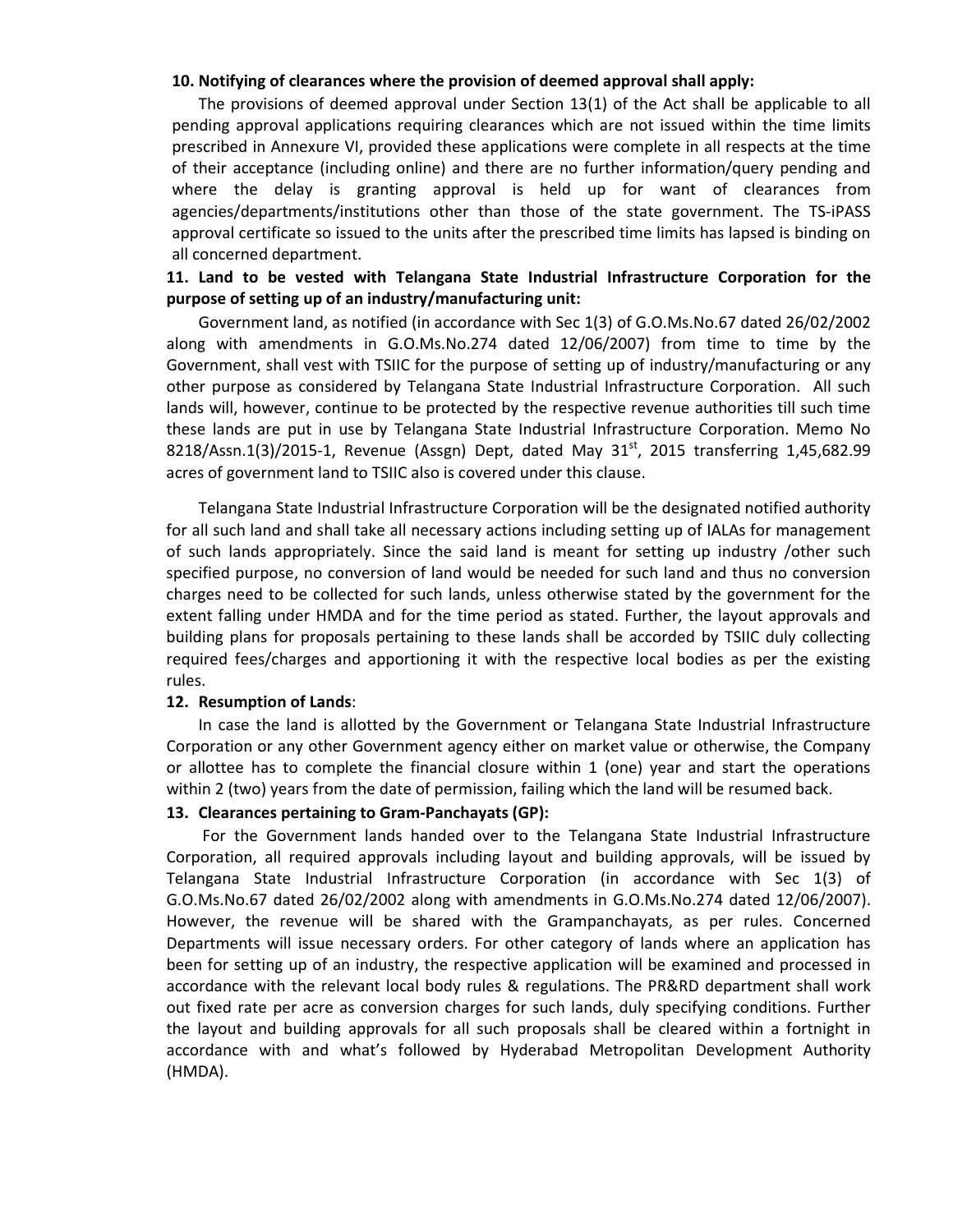#### **14. Clearances from Hyderabad Metropolitan Development Authority (HMDA):**

Hyderabad Metropolitan Development Authority (HMDA) shall accord layout and building approval of the industrial/manufacturing units within two weeks in all such cases, which are confirming to the zoning plan or are not objectionable. Similarly, the process for conversion of land usage shall be simplified by HMDA for lands (which are not objectionable) to see that conversion is granted within two weeks in such cases. HMDA shall develop online processing of such cases at the earliest, if not in place, and also provide a link to its online facility with TS-iPASS site so that such applications are transferred and processed online automatically.

 Municipal Administration & Urban Development Department shall issue necessary orders amending existing procedure for change of land use pattern within Urban Development Authority limits/ Town & Country Planning limits for issuing the permission for change of land use within two weeks.

#### **15. Water requirement**

Ten percent (10%) of water from all irrigation projects has been earmarked for industrial use and bulk charges will be paid by TSIIC to the concerned authorities which will then apportion the same on respective industries.

#### **16. Review and Revision of decisions of competent authorities:**

- A. Under the provisions of Section 15(a), in case of rejections of applications seeking clearances or approvals with modification under the state laws by the competent authority, the District TS-iPASS committee may either suo-motu or based on an application from the industry, shall examine such cases and will forward appropriate cases in the form of reference to the State TS-iPASS Committee (Annexure-IX) and the State TS-iPASS committee will process such cases as per Section 15(b) of the Act.
- B. Under the provisions of Section 16, in case of rejections of applications seeking clearances or approvals with modification under the state laws by the competent authority, the State Nodal Agency shall examine the issues involved and forward appropriate cases in the form of reference (Annexure-IX), to the Government. The decision of T-SWIFT will be final.

#### **17. Right to Clearances & Grievance redressal under TS-iPASS:**

The applicant has the right to ask for approval or seek explanation for the delay in approvals, if they are not issued within time limit as prescribed in the Act and where clearances are not pending with agencies other than state government. It will be incumbent upon the concerned department /officer concerned to answer for such delays and HoD of the concerned Department shall be accountable for timely processing.

#### **Implementation:**

- (a) The unit holder seeking information on the reasons for delay in approvals shall make a request in writing/online to the nodal agency;
- (b) The nodal agency shall seek a report (including online) from the concerned department within 2 working days. The concerned department shall either process immediately or furnish proper reason for delay within the next 5 working days (including online) from the date of receipt of the notice.
- (c ) If the concerned department fails to give a decision on the request for information within 5 days from the date of receipt of application, the concerned officer in the department shall be levied a penalty.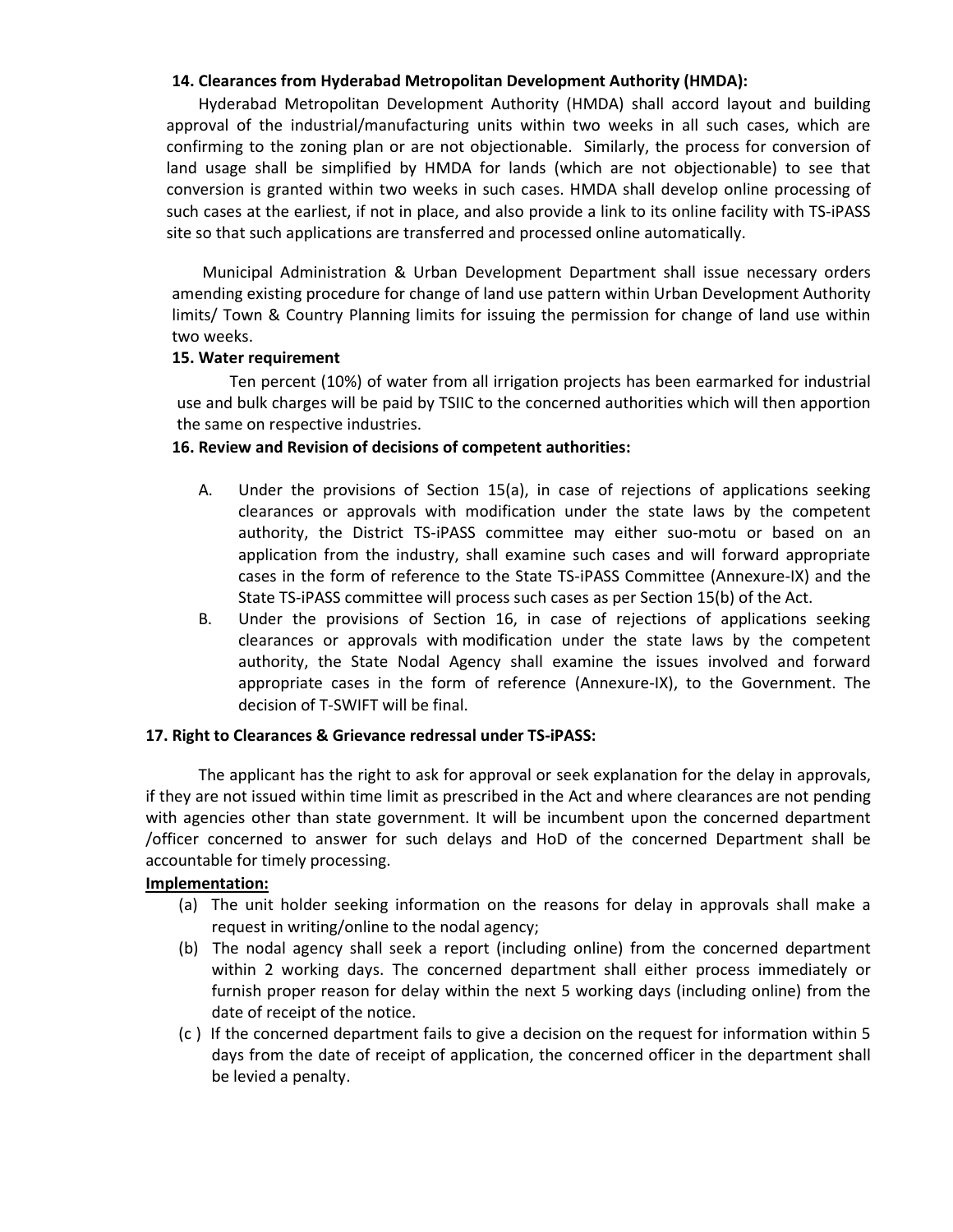- (d) In all such cases, a penalty of Rs.1000/- (Rupees one thousand only) for each day till approval is accorded or reason for rejection/delay in approval is furnished. However, the total amount of such penalty shall not exceed Rs.25,000/- (Rupees Twenty Five Thousand only) and all cases, where penalty exceeds this said amount shall be reported to T-SWIFT. The penalty is subject to revision by government from time to time.
- (e) The penal amount so collected shall be credited into the Government Treasury in the head of account as shown at Annexure-IV.

#### 18. **Penalty:**

As per the provisions of the Section 19 of the said Act, the applicant shall be penalized with fine as prescribed by the government from time to time as well as rectification of the defect if he / she or the organization as the case may be fails to comply with the conditions or undertaking in selfcertification given to the Nodal Agency.

#### (**BY ORDER AND IN THE NAME OF THE GOVERNOR OF TELANGANA )**

#### **ARVIND KUMAR SECRETARY TO GOVERNMENT & CIP**

To

The Commissioner, Printing, Stationery and Stores Purchase (Printing Wing), Hyderabad.(for publication in the Extra-ordinary issue of Telangana Gazette and to furnish 1000 copies of the notification to the Government.)

#### **Copy to:**

The Commissioner of Industries, Telangana, Hyderabad.

All Departments of Telangana Secretariat.

All Heads of Departments,.

All District Collectors.

Vice Chairman & Managing Director, Telangana State Industrial Infrastructure Corporation, Hyderabad.

Law (A) Department.

P.S. to Prl. Secretary to Hon'ble Chief Minister.

P.S. to Hon'ble Minister for Industries.

P.S. to Chief Secretary to Government.

P.S. to Secretary to Govt & CIP. Industries & Commerce Department

All Officers and Sections in Industries and Commerce Department.

SF/SC.

#### **//FORWARDED::BY ORDER//**

**SECTION OFFICER**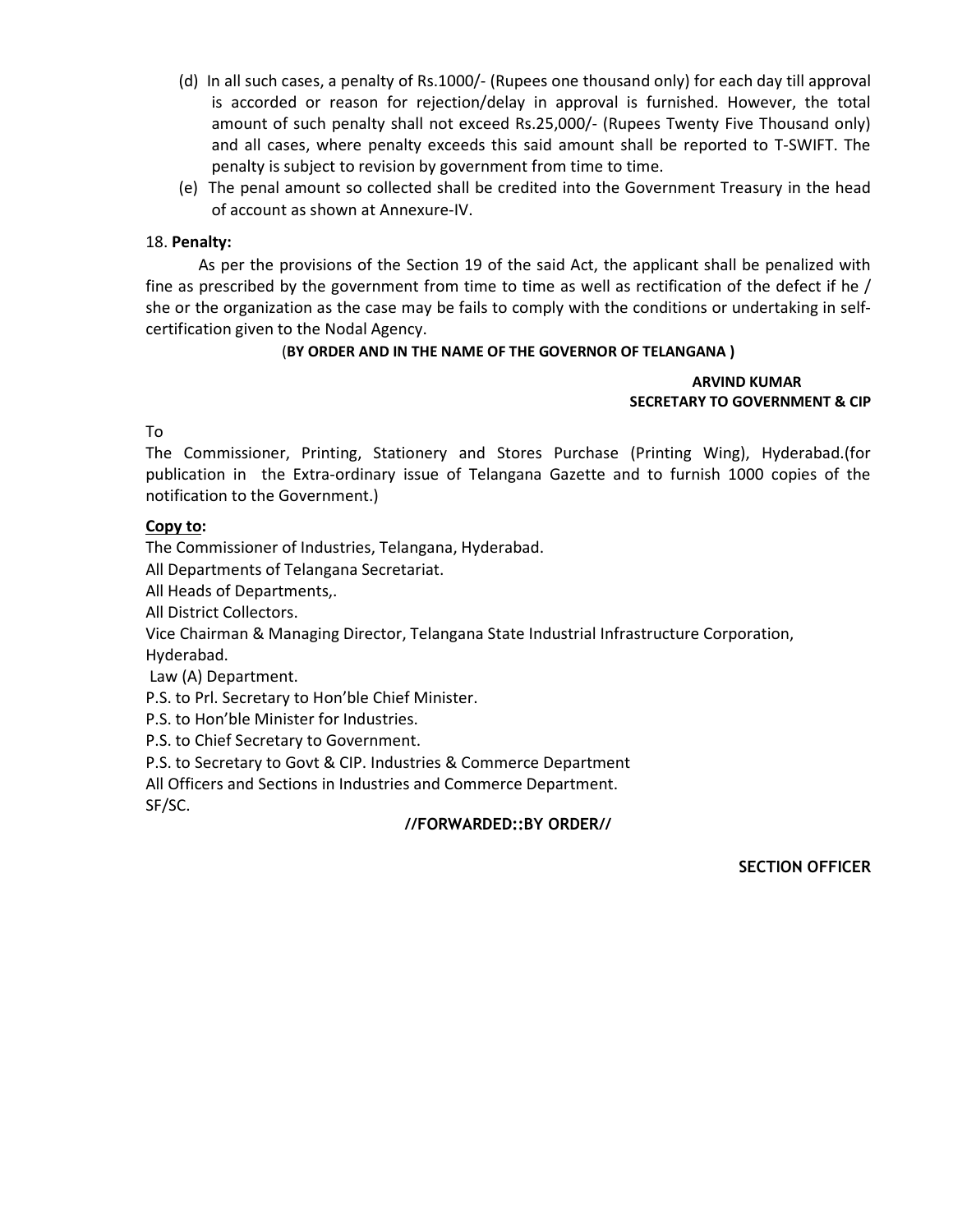



#### **COMBINED APPLICATION FORM FOR ESTABLISHMENT**

- 1. Name of the Industrial Undertaking
- 2. Name of the Promoter
- 3. S/o.D/o.W/o.

| 4. | <b>Address for Communication</b> |                  |                           |  |
|----|----------------------------------|------------------|---------------------------|--|
|    | Door No.                         |                  | Street Name               |  |
|    |                                  |                  |                           |  |
|    | Village/Town                     |                  | Mandal                    |  |
|    |                                  |                  |                           |  |
|    | <b>District</b>                  | DB-District List | Pincode                   |  |
|    | Cell No.                         |                  | Telephone(incl. STD Code) |  |
|    |                                  |                  |                           |  |
|    | E-mail                           |                  |                           |  |
|    |                                  |                  |                           |  |

5. Type of Organisation :

DB – PROPRIETORY/PARTNERSHIP/PVT LTD/PUBLIC LTD/CO-OP/OTHERS

6. Social Status

DB – Gen/SC/ST/OBC

#### **PROPOSAL**

| 7. Whether Proposal is for                              | DB - New Unit/ Substantial Expansion |
|---------------------------------------------------------|--------------------------------------|
| <if new="" unit=""><if expansion="">Hyperlink</if></if> |                                      |
| 8. Land (in Rs.)                                        |                                      |
| 9. Building (in Rs.)                                    |                                      |
| 10. Plant and Machinery (in Rs.)                        |                                      |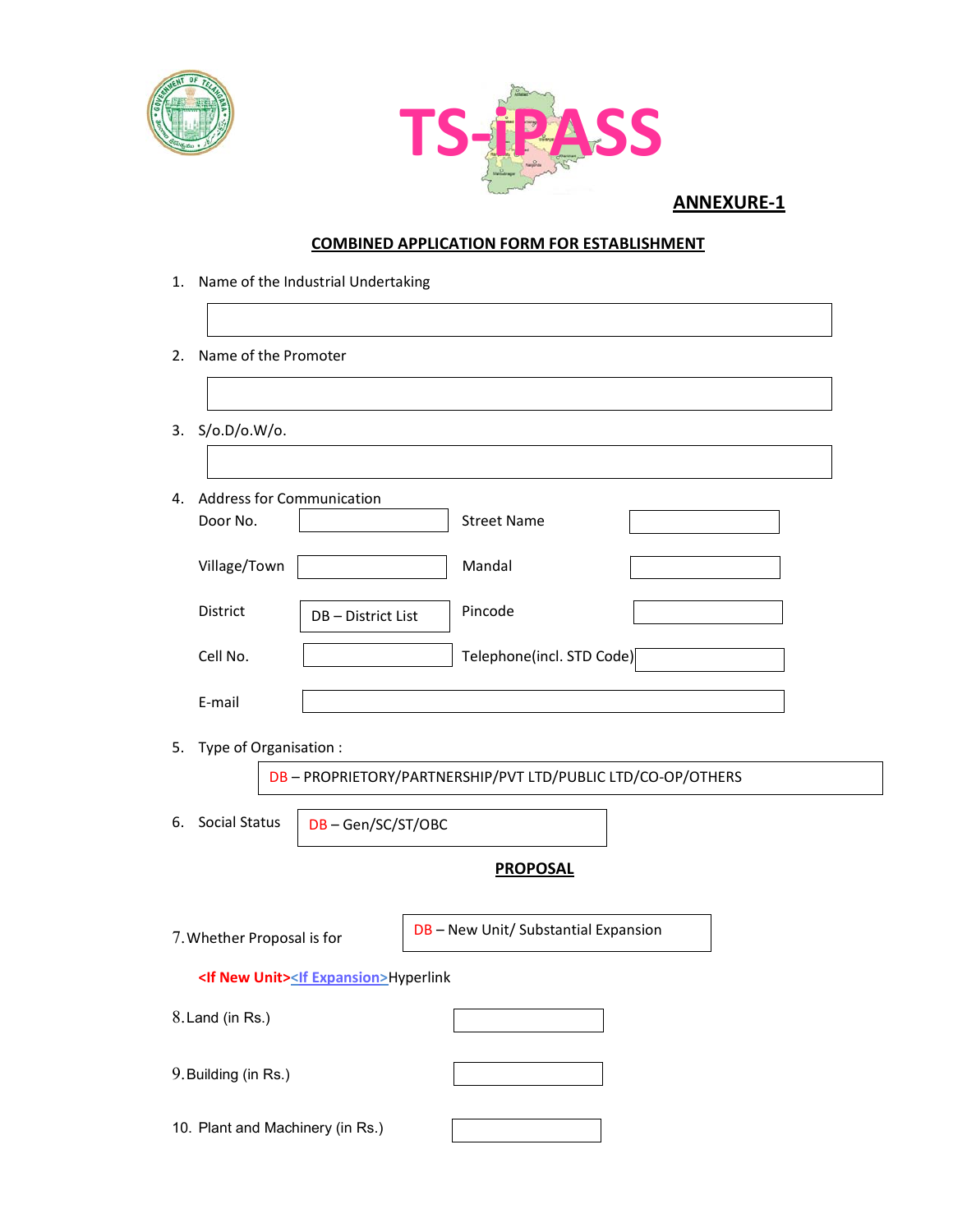| 11. Total cost of (8 + 9+10) (in Rs.)                                                                                        |
|------------------------------------------------------------------------------------------------------------------------------|
| 12. Probable Employment Potential (In No. of persons to be employed)                                                         |
| Male<br>Female<br>Direct<br>Indirect                                                                                         |
| DB-EM-I/IEM/EOU<br>13. Category of Registration                                                                              |
| <b>Calendar Select</b><br>14. Registration No.<br>Date                                                                       |
| 15. Line of Manufacture                                                                                                      |
| $\boldsymbol \Theta\boldsymbol \Theta$<br>Units<br>S.No- Automatically Populated<br>Item Description<br>Quantity             |
| <add if="" level="" required=""><br/>16. Raw materials used in Process</add>                                                 |
| S.No-Automatically Populated<br>Item Description<br>Quantity<br>Units<br>ΘΘ                                                  |
| <add if="" level="" required=""><br/><b>LOCATION</b><br/>17. Proposed Location of the Factory<br/>DB-IE/IDA/SEZ/Others</add> |
|                                                                                                                              |
| 18. <if ida="" ie="" is="" selected="" sez="">Location name of IE/IDA/SEZ</if>                                               |
| 19. Location of the Unit                                                                                                     |
| Survey No.<br>Extent (in Sq. Mts)                                                                                            |
| Village/Town<br><b>Street Name</b>                                                                                           |
| Name of Gram<br>Panchayat                                                                                                    |
| Mandal<br>District                                                                                                           |
| Pincode<br>Telephone(incl. STD Code)                                                                                         |
| E-mail                                                                                                                       |

20. Total Extent of Site Area as per documents(in Sq. mts)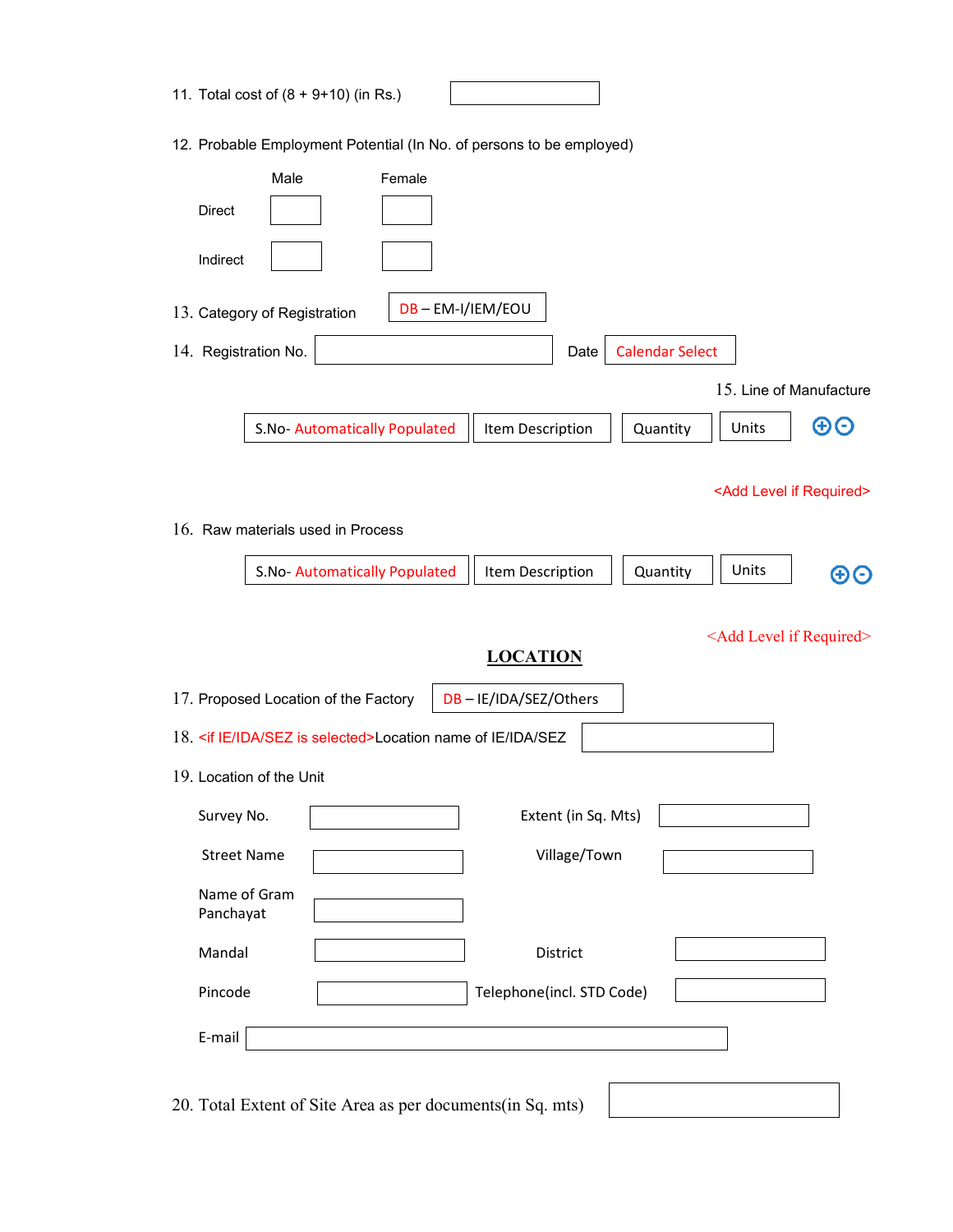| 21. Proposed area for development(in Sq. mts) |  |  |  |
|-----------------------------------------------|--|--|--|
|                                               |  |  |  |

22. Total Built-up area (in Sq. mts)

23. Existing Width of Approach Road(in feet)

- 24. Type of approach road
- 25. Land Use as per Master plan
- 26. Case Type

DB -Gravel / WBM / Black

<only when the unit location falls under HMDA>

DB –New /Revised/ Addition/Alteration

#### **POWER**

- 27. Contracted Maximum demand in KVA
- 28. Connected load in KW/HP
- 29. Aggregate installed capacity of the transformer to be installed by the entrepreneur
- 30. Required Voltage Level
- DB 11KV/33KV/132KV
- 31. Any other services existing in the same premises

| Sc.No.   |  |
|----------|--|
| Category |  |

32. Proposed maximum working hours

| Per day   |  |
|-----------|--|
| Per Month |  |

33. Expected month and year of trial production

Calendar Select

34. Probable date of requirement of power supply

| the contract of the contract of the contract of the contract of the contract of the contract of the contract of |  |  |
|-----------------------------------------------------------------------------------------------------------------|--|--|
|                                                                                                                 |  |  |
|                                                                                                                 |  |  |
|                                                                                                                 |  |  |
|                                                                                                                 |  |  |
|                                                                                                                 |  |  |
|                                                                                                                 |  |  |
|                                                                                                                 |  |  |
|                                                                                                                 |  |  |
|                                                                                                                 |  |  |
|                                                                                                                 |  |  |
|                                                                                                                 |  |  |
|                                                                                                                 |  |  |
|                                                                                                                 |  |  |
|                                                                                                                 |  |  |
|                                                                                                                 |  |  |
|                                                                                                                 |  |  |
|                                                                                                                 |  |  |
|                                                                                                                 |  |  |

35. Water Supply from

DB - Gram Panchayat/ Municipality/ HMWSSB/TSIIC

**WATER**

36. Water requirement

Drinking Water (in KL / Day)

Water for Processing (Industrial Use)(in KL / Day)

37. Source of Water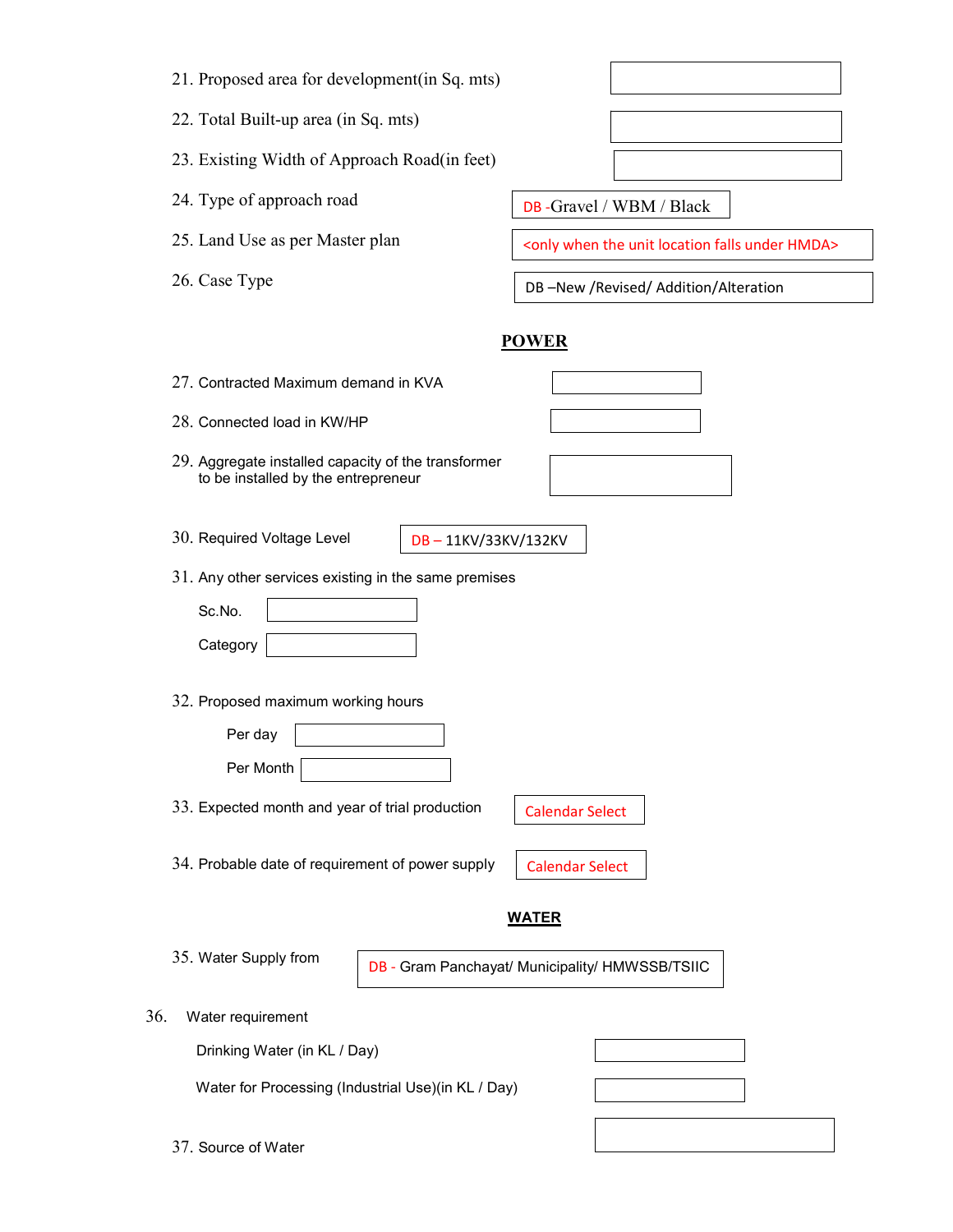38. Requirement of Water(in KL / Day)

39. Quantity of Water required for Consumptive Use(in KL / Day) 40. Quantity of Water required for Non - Consumptive Use (in KL / Day) 41.

#### **DETAILS FOR POLLUTION CONTROL BOARD**

42. Waste Water Generation in KLD

|                   | a.             | Process                                 |                                     |  |
|-------------------|----------------|-----------------------------------------|-------------------------------------|--|
|                   | b.             | Washings                                |                                     |  |
|                   | $\mathbf{c}$ . | Boiler blow down                        |                                     |  |
|                   |                | d. Cooling Tower bleed off              |                                     |  |
|                   | e.             | Domestic                                |                                     |  |
|                   | f.             | <b>TOTAL</b>                            |                                     |  |
| 43. Air Pollution |                |                                         |                                     |  |
| I.                |                | DG Set/Boiler/Thermic Fluid Heater      |                                     |  |
|                   |                | a. Capacity                             |                                     |  |
|                   |                |                                         |                                     |  |
|                   |                | b. Fuel Consumption per day             |                                     |  |
|                   |                | c. Fuel Storage Details                 |                                     |  |
|                   |                | d. Stack Height & Dia (mts)             |                                     |  |
|                   | e.             | Air Pollution Control Equipment Details |                                     |  |
| Π.                |                | Process & fugitive emissions :          |                                     |  |
|                   |                |                                         |                                     |  |
|                   |                | a.                                      | Emission Characteristics and source |  |
|                   |                | Quantity of emissions<br>b.             |                                     |  |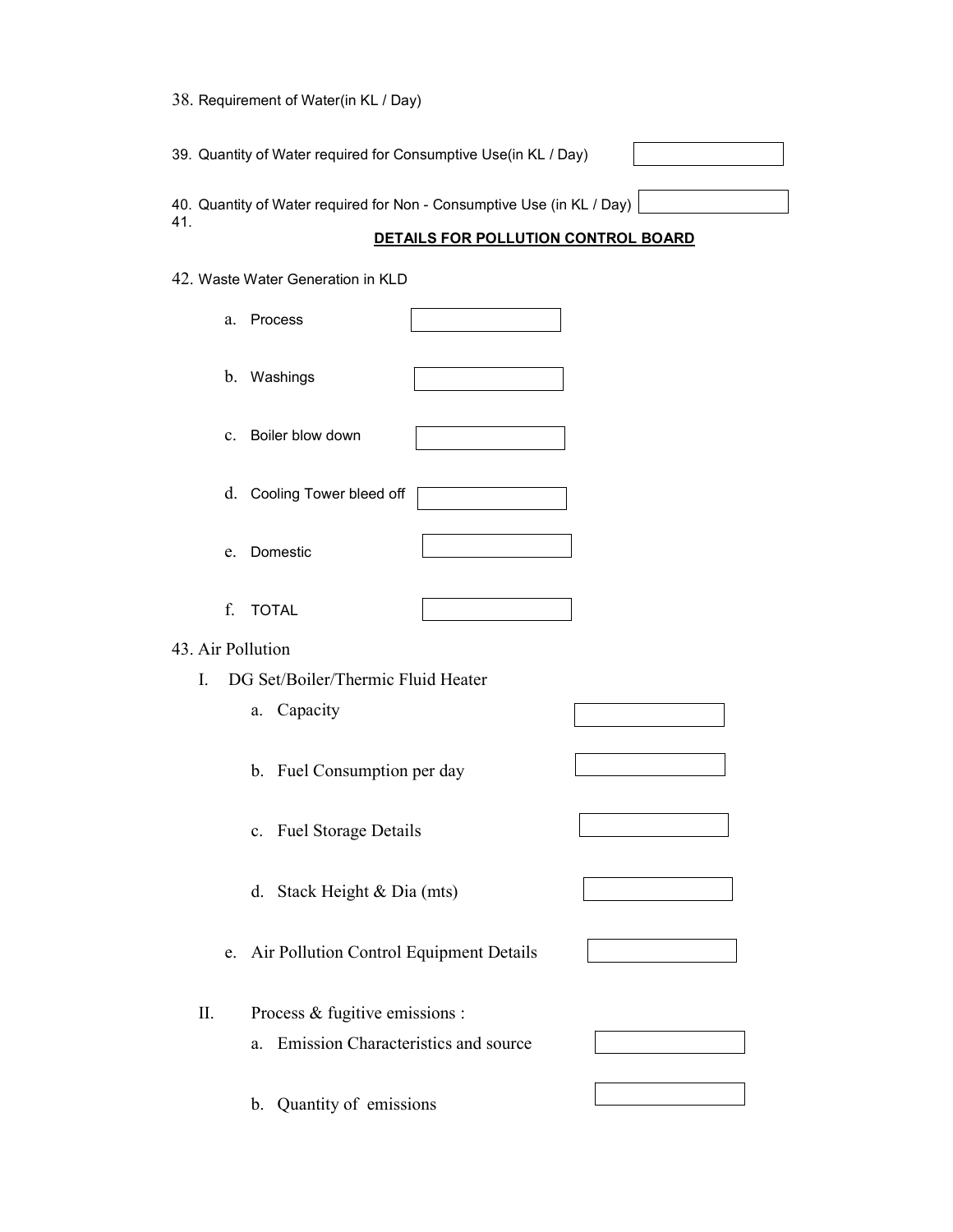#### c. Control Equipment/system

#### 44. Solid and hazardous waste :

| S.No. | Name of<br>Waste | Category as per<br>HW(M&H)<br>Rules | Quantity<br>Generated per<br>day | Storage and<br>treatment | Disposal |
|-------|------------------|-------------------------------------|----------------------------------|--------------------------|----------|
|       |                  |                                     |                                  |                          |          |

#### **ATTACHMENTS**



Declaration:

I declare that the particulars given above are true to the best of my knowledge and belief. I shall obey the rules and regulations in force. If any deviation is found, suitable action may be initiated.

> Signature of Promoter or Authorised person only in Ink

Place: Date:

NAME (IN BLOCK LETTERS)

(DESIGNATION)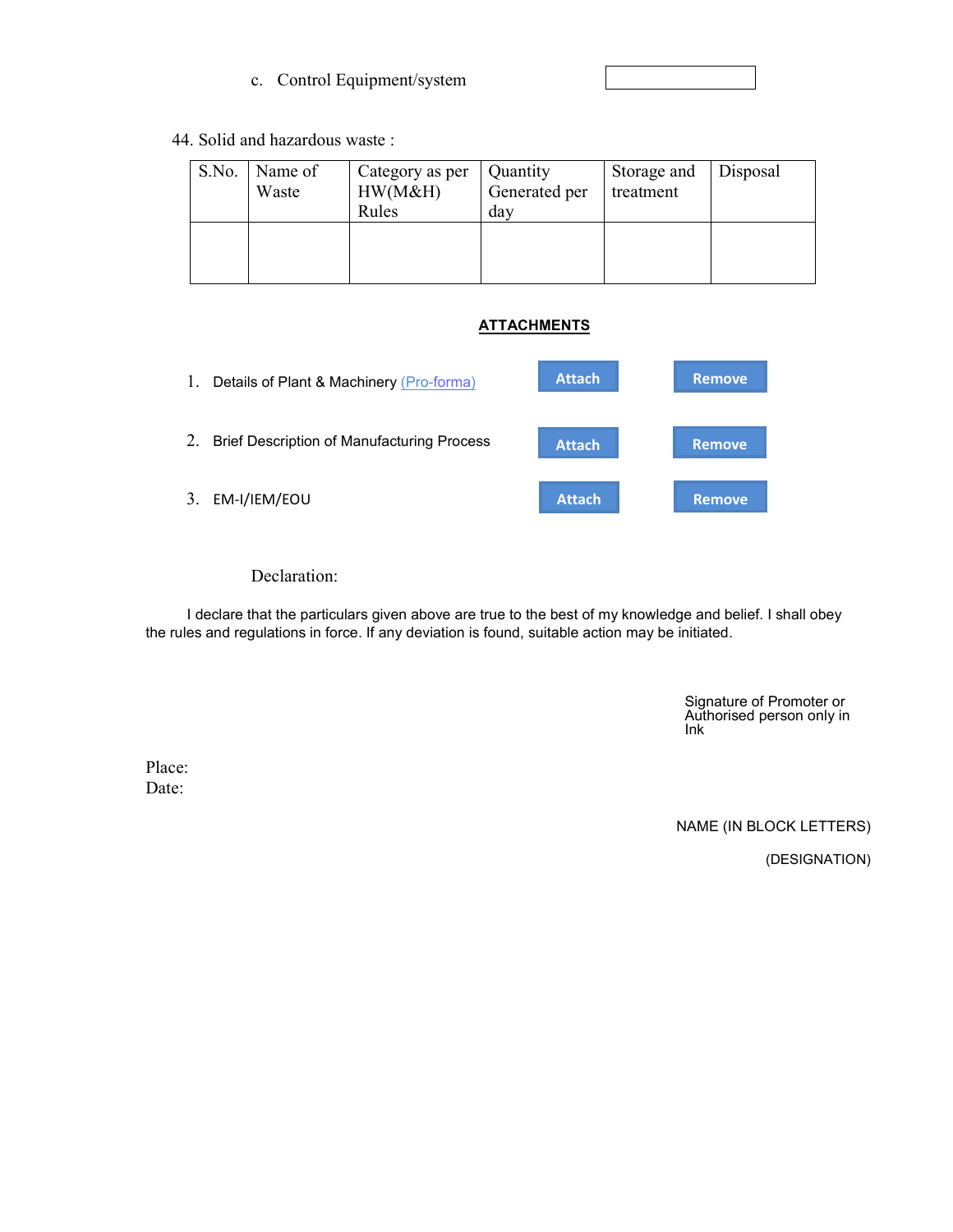#### **<If Expansion>**

| 8. Land (in Rs.)                      | Existing | Proposed | Total |
|---------------------------------------|----------|----------|-------|
| 9. Building (in Rs.)                  |          |          |       |
| 10. Plant and Machinery (in Rs.)      |          |          |       |
| 11. Total cost of (8 + 9+10) (in Rs.) |          |          |       |

#### 12. Details of existing Approvals

| S.No-Automatically | DB-Factories dept/ Gram    | Reference | Date: Calender |
|--------------------|----------------------------|-----------|----------------|
| Populated          | Panchayat / Municipality / | No.       | Select         |
|                    | Electricity / Water        |           |                |

<Back>

 $\Theta$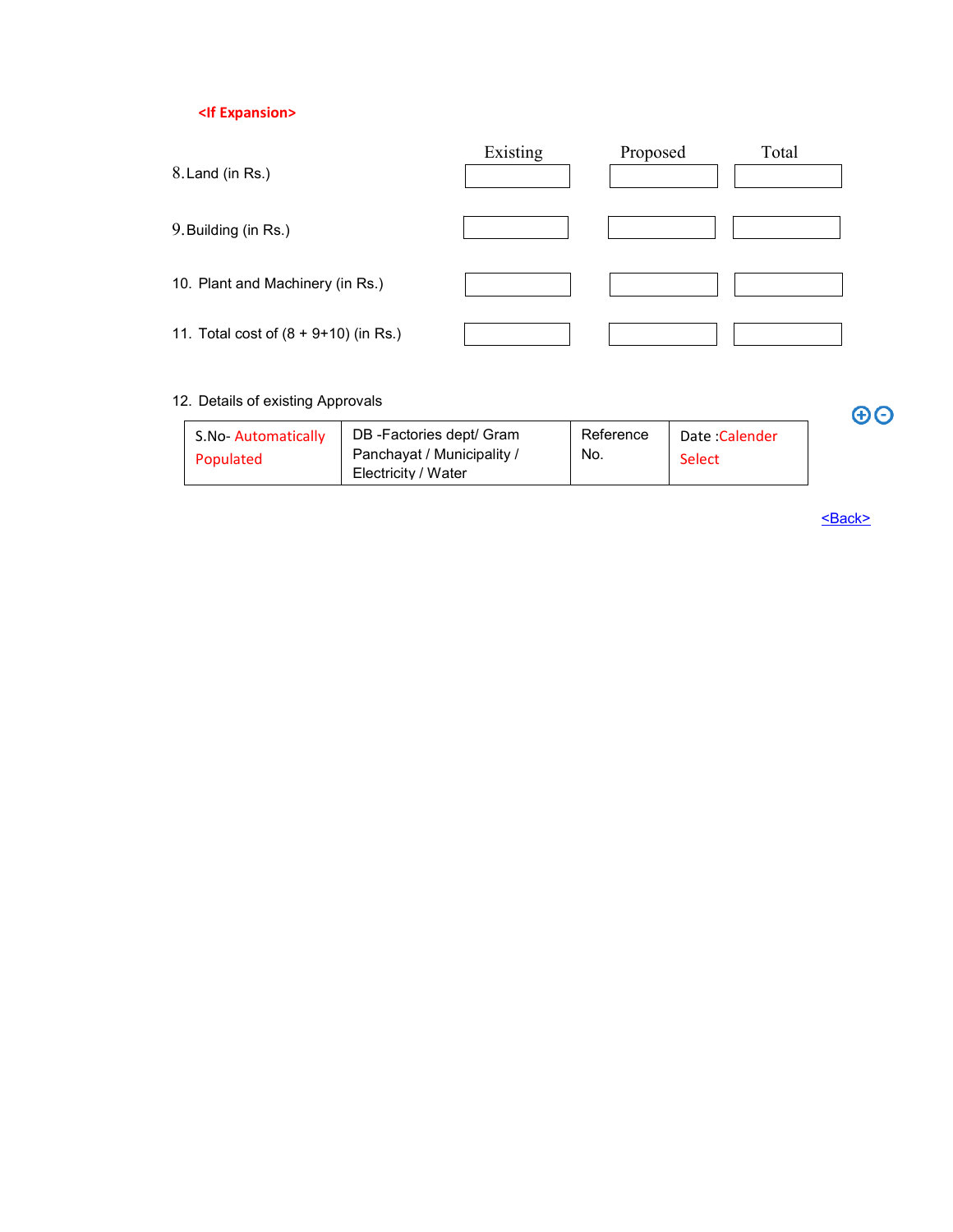#### **Pro-forma for Details in Plant and Machinery**

| S.No                    | Name of the Machinery | <b>HP Rating</b> |
|-------------------------|-----------------------|------------------|
|                         | Factory               |                  |
| 1                       |                       |                  |
| $\overline{2}$          |                       |                  |
| 3                       |                       |                  |
| 4                       |                       |                  |
|                         | Lighting, Etc.,       |                  |
|                         |                       |                  |
| 1                       |                       |                  |
| $\overline{2}$          |                       |                  |
| 3                       |                       |                  |
| $\overline{\mathbf{4}}$ |                       |                  |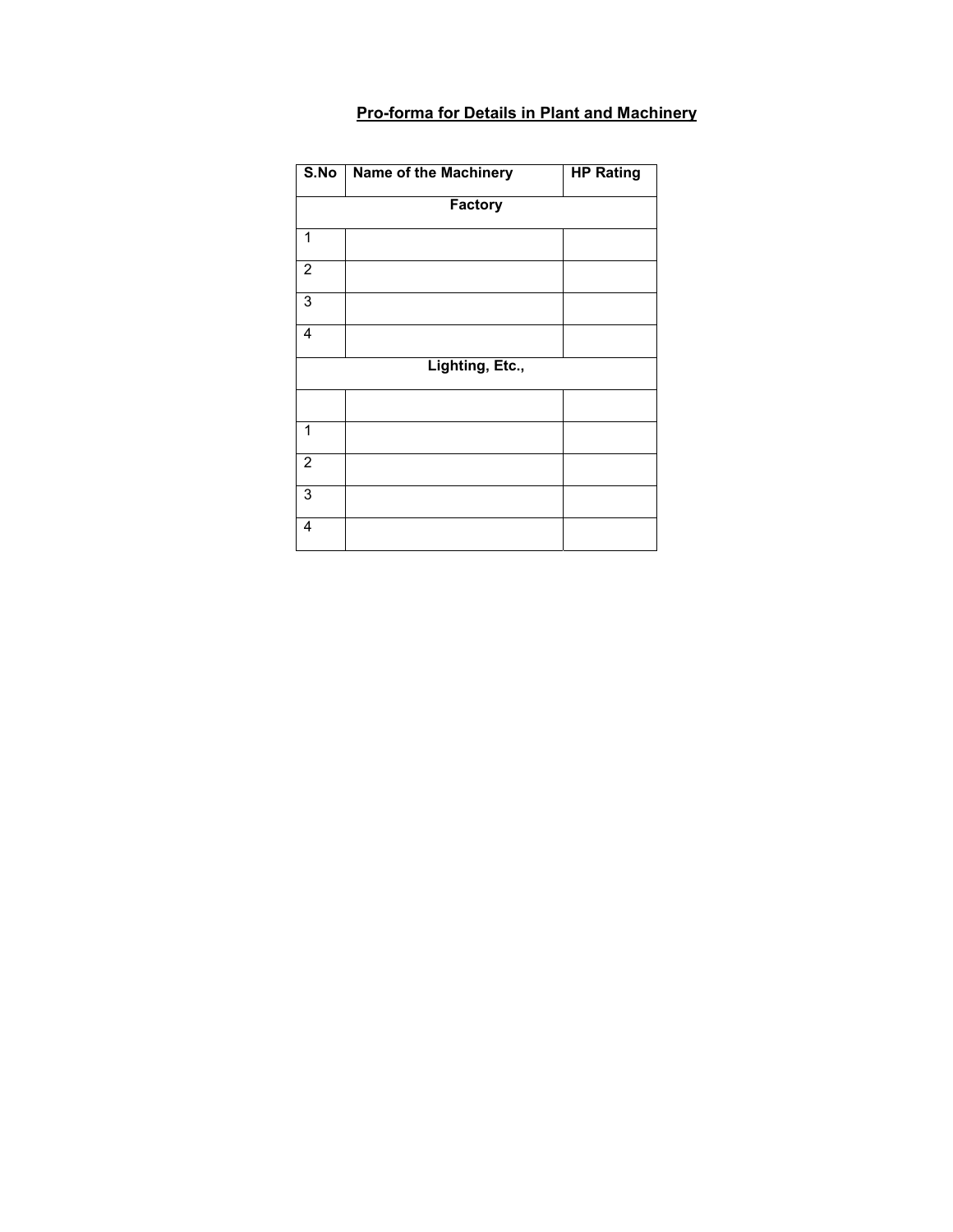### **COMBINED APPLICATION FOR OPERATION**

This format is to be filed with the Nodal agency for the purpose of obtaining licence from Factories Department, Boilers Department and to Import and Storage of Petroleum/Diesel/Naptha for the Units set up in Telangana.

(Please go through carefully the instructions given separately before filling up this form)

#### 1.1 NAME & ADDRESS OF THE PROMOTER/INDUSTRIAL UNDERTAKING IN FULL (BLOCK

LETTERS) Name of the Industrial Undertaking:

Name of the Promoter/M.D./Mg. Partner with surname first

Shri/Smt./Kum. (Please strike off those not applicable)

| S/o. D/o. W/o. |  |  |            |  |  |  |  |  |  |  |  |  |
|----------------|--|--|------------|--|--|--|--|--|--|--|--|--|
| Age            |  |  | Occupation |  |  |  |  |  |  |  |  |  |

#### 1.2 ADDRESS FOR COMMUNICATION

|    | Door No.                                                    | <b>Street Name</b> |                            | Village/Town           |  |  |  |  |  |  |
|----|-------------------------------------------------------------|--------------------|----------------------------|------------------------|--|--|--|--|--|--|
|    |                                                             |                    |                            |                        |  |  |  |  |  |  |
|    | Mandal                                                      | District           |                            | Pin Code               |  |  |  |  |  |  |
|    |                                                             |                    |                            |                        |  |  |  |  |  |  |
|    | E-mail                                                      | Fax                | Telephone (incl. STD code) |                        |  |  |  |  |  |  |
|    |                                                             |                    |                            |                        |  |  |  |  |  |  |
| 2. | Nature of Organisation:                                     | (Please Tick)      |                            |                        |  |  |  |  |  |  |
|    | Proprietary                                                 | Partnership        |                            | <b>Private Limited</b> |  |  |  |  |  |  |
|    | Public Ltd.                                                 | Co-Operative       |                            | Others                 |  |  |  |  |  |  |
| 3. | For Proprietary Units Only. Do you belong to: (Please Tick) |                    |                            |                        |  |  |  |  |  |  |
|    | SC<br><b>ST</b>                                             | OBC                | Women                      |                        |  |  |  |  |  |  |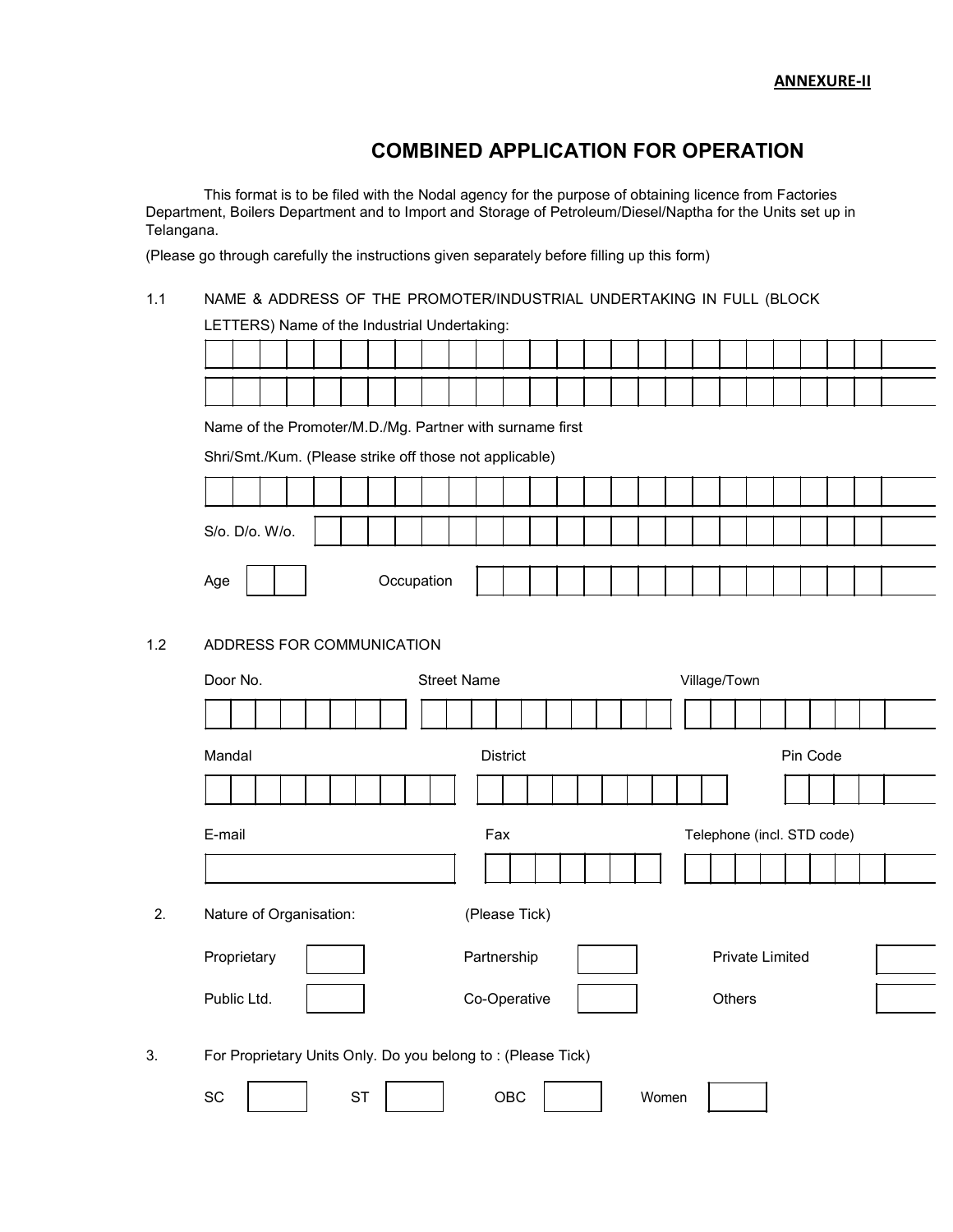| 4.0     |                    | <b>Registration Particulars</b>                               |                        |                                                       |
|---------|--------------------|---------------------------------------------------------------|------------------------|-------------------------------------------------------|
| 4.1     |                    | Category of Registration<br>(PI tick whichever is applicable) | Prov.SSI<br><b>IEM</b> | EOU<br>LOI                                            |
|         |                    |                                                               |                        | Y<br>D<br>M                                           |
| 4.2     |                    | Registration No. and Date                                     |                        |                                                       |
|         |                    |                                                               |                        | M<br>D<br>Υ                                           |
| 4.3     | <b>Expiry Date</b> |                                                               |                        |                                                       |
| $5.0\,$ |                    | Line of manufacture:                                          |                        |                                                       |
|         | SI.No              |                                                               | Item Description       | <b>Annual Installed Capacity</b><br>Units<br>Quantity |
|         |                    |                                                               |                        |                                                       |
|         |                    |                                                               |                        |                                                       |
|         |                    |                                                               |                        |                                                       |
|         |                    |                                                               |                        |                                                       |
|         |                    |                                                               |                        |                                                       |
|         |                    |                                                               |                        |                                                       |
| 6.      |                    | <b>Estimated Project Cost.</b>                                | New Unit               | <b>Substantial Expansion</b>                          |
| 6.1     | Land (in Rs.)      |                                                               |                        |                                                       |
| 6.2     |                    | Building (in Rs.)                                             |                        |                                                       |
| 6.3     |                    | Plant and Machinery (in Rs.)                                  |                        |                                                       |
| 6.4.    |                    | Total cost of $(6.1 + 6.2 + 6.3)$ (in Rs.)                    |                        |                                                       |
| 7.0     | Employment:        |                                                               | Male                   | Female                                                |
|         | a)                 | Adults (above 18 Yrs)                                         |                        |                                                       |
|         | b)                 | Adolescents (15-18 Yrs)                                       |                        |                                                       |
|         | c)                 | Children (14-15 Yrs)                                          |                        |                                                       |
|         |                    | Total                                                         |                        |                                                       |
| 8.0     | Power:             |                                                               | Already installed      | Proposed<br>Total                                     |
|         | a)                 | <b>Contracted Maximum</b><br>Demand in KVA:                   |                        |                                                       |
|         | b)                 | Connected load in H.P.                                        |                        |                                                       |

9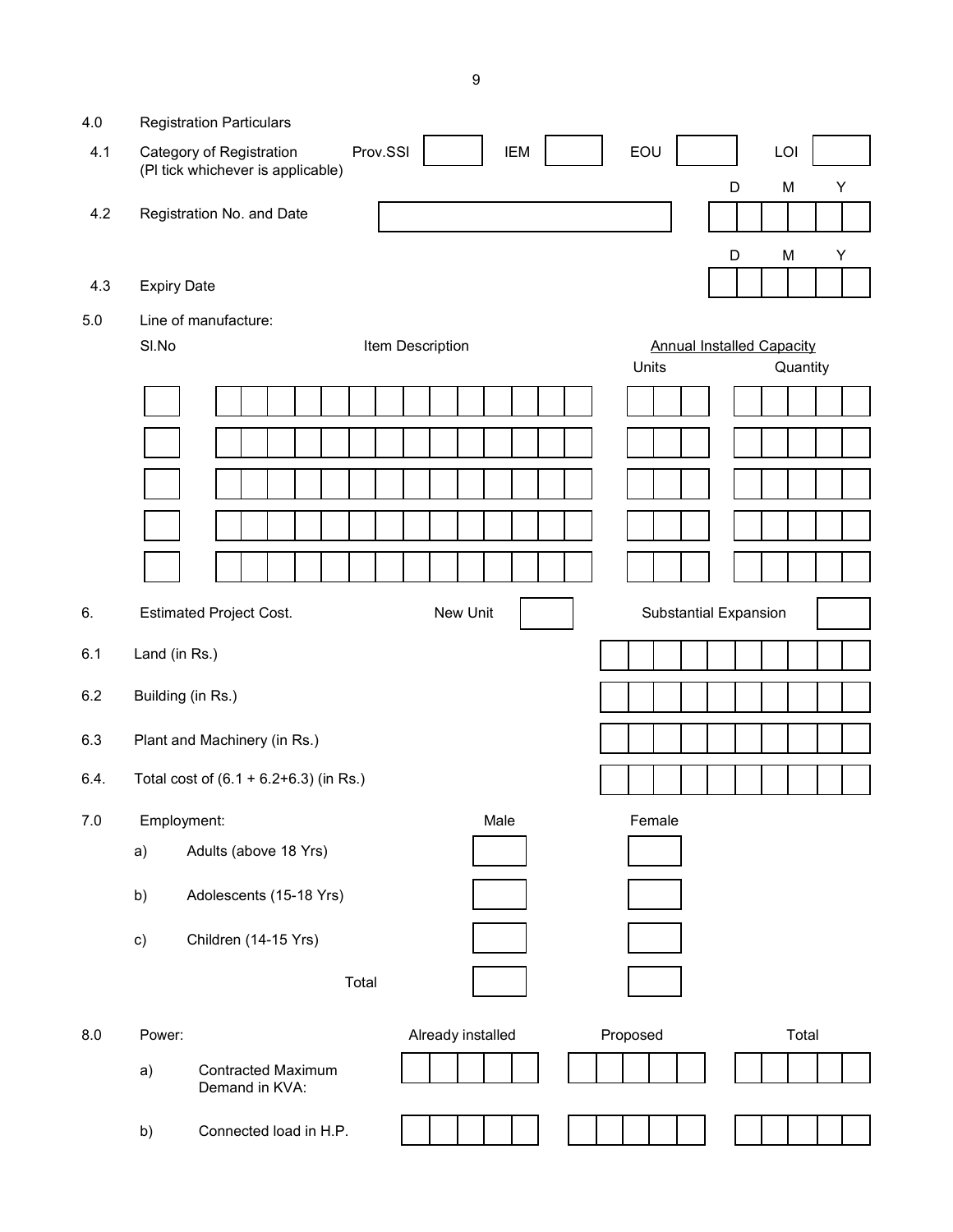| 9.0  | <b>IDA</b><br>Proposed location of the factory : IE                                                                                                                     | EZ       |                 | PE |   |           | others |        |  |
|------|-------------------------------------------------------------------------------------------------------------------------------------------------------------------------|----------|-----------------|----|---|-----------|--------|--------|--|
| 9.1  | Location/Name of IE/IDA/EZ/PE                                                                                                                                           |          |                 |    |   |           |        |        |  |
| 9.2  | Survey No<br><b>Extent</b><br><b>Street Name</b>                                                                                                                        |          | Village/Town    |    |   |           |        | Sq.Mts |  |
|      |                                                                                                                                                                         |          |                 |    |   |           |        |        |  |
|      | Mandal                                                                                                                                                                  |          | <b>District</b> |    |   |           |        |        |  |
|      |                                                                                                                                                                         |          |                 |    |   |           |        |        |  |
|      | Pin code                                                                                                                                                                |          | Tele Phone No   |    |   |           |        |        |  |
|      |                                                                                                                                                                         |          |                 |    |   |           |        |        |  |
|      | Nearest Tele Phone No.                                                                                                                                                  |          |                 |    |   |           |        |        |  |
|      |                                                                                                                                                                         |          |                 |    |   |           |        |        |  |
| D    |                                                                                                                                                                         |          |                 |    |   |           | М      | Y      |  |
| 10.0 | Date of Commencement of Production                                                                                                                                      |          |                 |    |   |           |        |        |  |
|      | 11. Please fill this additional part if Factories Licence is required                                                                                                   |          |                 |    |   |           |        |        |  |
|      |                                                                                                                                                                         |          |                 |    |   |           |        |        |  |
| 1.   | Nature of manufacturing process or processes                                                                                                                            | Main     |                 |    |   | Secondary |        |        |  |
| 2.   | Reference by which Plans approved by the<br>Chief Inspector (if applicable).                                                                                            | Ref. No. |                 |    |   |           |        |        |  |
|      |                                                                                                                                                                         |          |                 |    | D |           | M      | Y      |  |
|      |                                                                                                                                                                         | Date     |                 |    |   |           |        |        |  |
| 3.   | Full name and residential address of person<br>who shall be the Manager of the factory for                                                                              |          |                 |    |   |           |        |        |  |
|      | the purpose of this Act.                                                                                                                                                |          |                 |    |   |           |        |        |  |
|      |                                                                                                                                                                         |          |                 |    |   |           |        |        |  |
| 4.   | Date of occupation of the factory by the occupiers                                                                                                                      |          |                 |    | D | M         |        | Υ      |  |
| 5.   | Full Name, Residential address of the Occupier                                                                                                                          |          |                 |    |   |           |        |        |  |
|      | and his position in the Company/Firm/Government<br>factory or Local Fund factory                                                                                        |          |                 |    |   |           |        |        |  |
|      |                                                                                                                                                                         |          |                 |    |   |           |        |        |  |
| 6.   | Full Name and Residential address of the owner of                                                                                                                       |          |                 |    |   |           |        |        |  |
|      | the building referred to in section 93 of the Act,<br>where separate buildings in the same premises are<br>leased to different occupiers of which the applicant is one. |          |                 |    |   |           |        |        |  |

I certify that I have followed the provisions of the Factories Act, 1948 and Rules made there under while establishing the factory.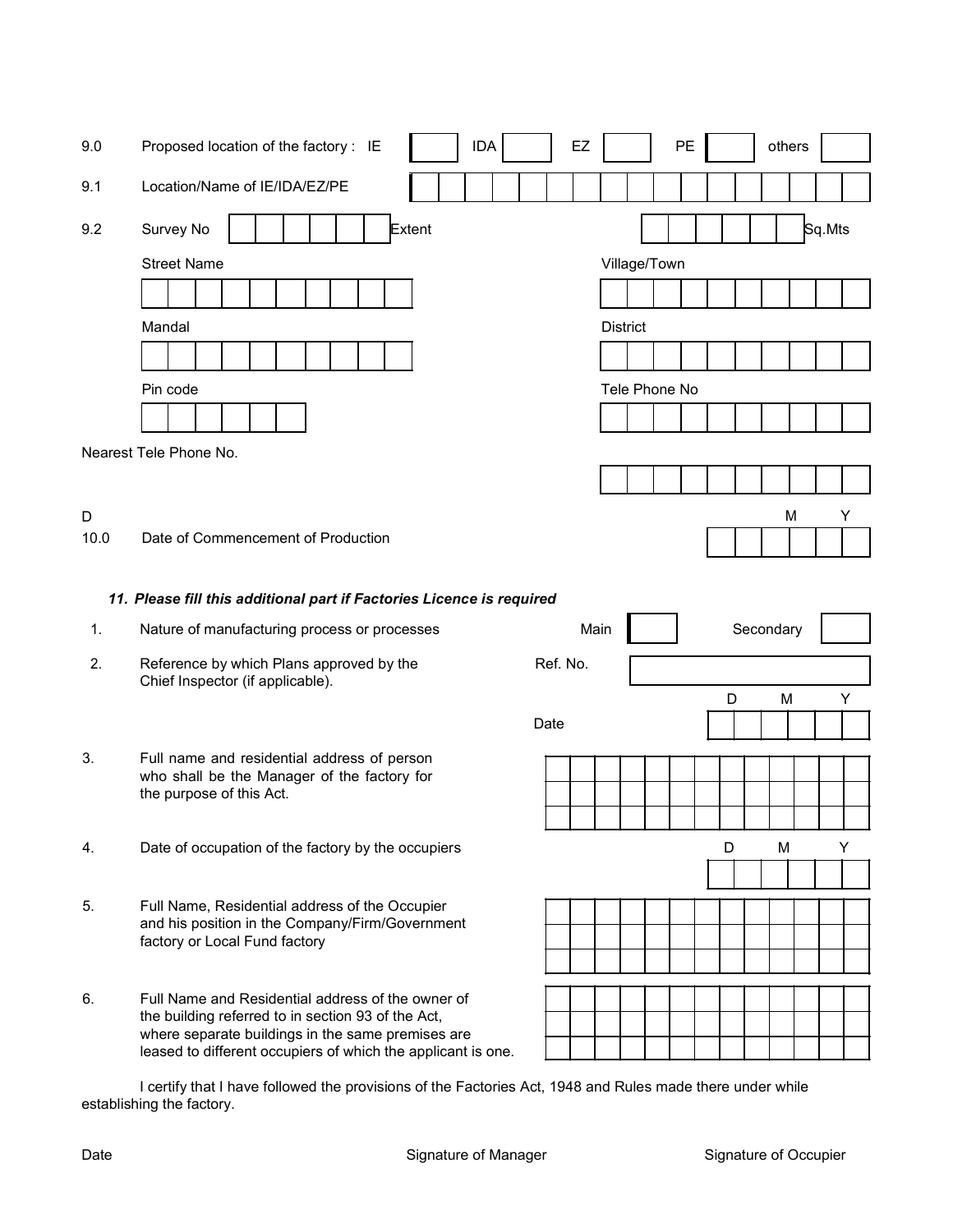# **Certificate of Stability**

- 7.0. To be completed only in case of registration for grant of licence for the first time
- 7.1. To be signed by a (a) member of the Institution of Engineers (India) or any other Institution of Civil/Structural/ Chemical/Architectural Engineers or (b) Civil Engineers of Public works, Electricity or Highways Department including retired Engineers not below rank of Executive /Divisional Engineers.

I certify that I have inspected the Building(s) referred to above and examined the various parts including the foundations with special reference with the Plant, machinery etc. that have been installed. I am of the opinion that the building(s) are in accordance with the plans approved by the Chief Inspector (if any) and that they are structurally sound and stability will not endangered by their use as a factory in which the manufacturing process stated above are intended to be carried on.

**Signature** 

#### *12. Please fill this part if Licence for Storage of Petroleum/Diesel/Naptha is required*

1. Situation of the premises where Petroleum is to be stored.

| a) | District:                      |  |  |  |  |  |  |  |  |  |
|----|--------------------------------|--|--|--|--|--|--|--|--|--|
| b) | Town or Village:               |  |  |  |  |  |  |  |  |  |
| C) | <b>Police Station</b>          |  |  |  |  |  |  |  |  |  |
| d) | <b>Nearest Railway Station</b> |  |  |  |  |  |  |  |  |  |

2. Quantity (In Ltrs.) of Petroleum proposed to be imported and stored.

|    |                                     | Petroleum | Petroleum | Petroleum | Total |
|----|-------------------------------------|-----------|-----------|-----------|-------|
|    |                                     | Class A/  | Class B/  | Class C/  |       |
|    |                                     | Naptha    | Naptha    | Naptha    |       |
| a) | In bulk<br>(above 1000 Lts)         |           |           |           |       |
| b) | Not in bulk<br>(less than 1000 Lts) |           |           |           |       |
| c) | Total                               |           |           |           |       |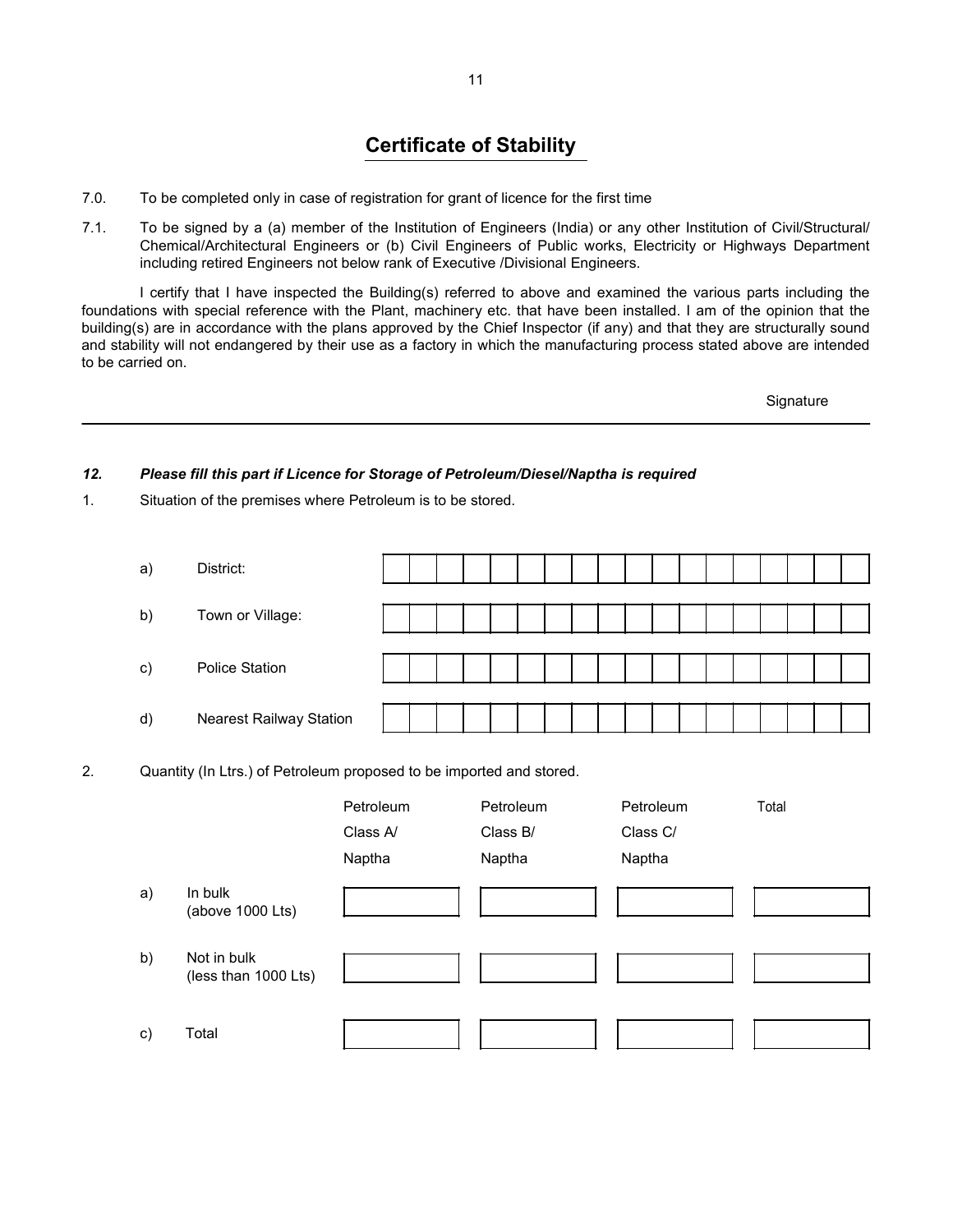3. Quantity (in Ltrs) of Petroleum already stored in the premises.

|     |                |                                                              | Petroleum<br>Class A/<br>Naptha | Petroleum<br>Class B/<br>Naptha | Petroleum<br>Class C/<br>Naptha | Total |
|-----|----------------|--------------------------------------------------------------|---------------------------------|---------------------------------|---------------------------------|-------|
|     | a)             | In bulk<br>(above 1000 Lts)                                  |                                 |                                 |                                 |       |
|     | b)             | Not in bulk<br>(less than 1000 Lts)                          |                                 |                                 |                                 |       |
|     | c)             | Total                                                        |                                 |                                 |                                 |       |
| 3.  |                | Sales Tax Registration Details:                              |                                 |                                 |                                 |       |
| 4.  |                | <b>Explosive Licnece Details:</b>                            |                                 |                                 |                                 |       |
| 13. |                | Please fill this part if Registration of Boilers is required |                                 |                                 |                                 |       |
| 1.  |                | Registration Number of the Boiler                            |                                 |                                 |                                 |       |
| 2.  |                | Name of the Owner/Agent                                      |                                 |                                 |                                 |       |
| 3.  | Where situated |                                                              |                                 |                                 |                                 |       |
| 4.  | M              | Date of Inspection desirable                                 |                                 |                                 | D<br>Υ                          |       |
| 5.  |                | Description of Boiler and Age                                |                                 |                                 |                                 |       |

I/We hereby declare that the statements made above have been checked up by me and are true and I/We undertake to abide by the terms and conditions of the Licence, which will be granted to me/us.

Date:

Place: Signature of Promoter or Authorised person (only in Ink)

> (IN BLOCK LETTERS) Designation: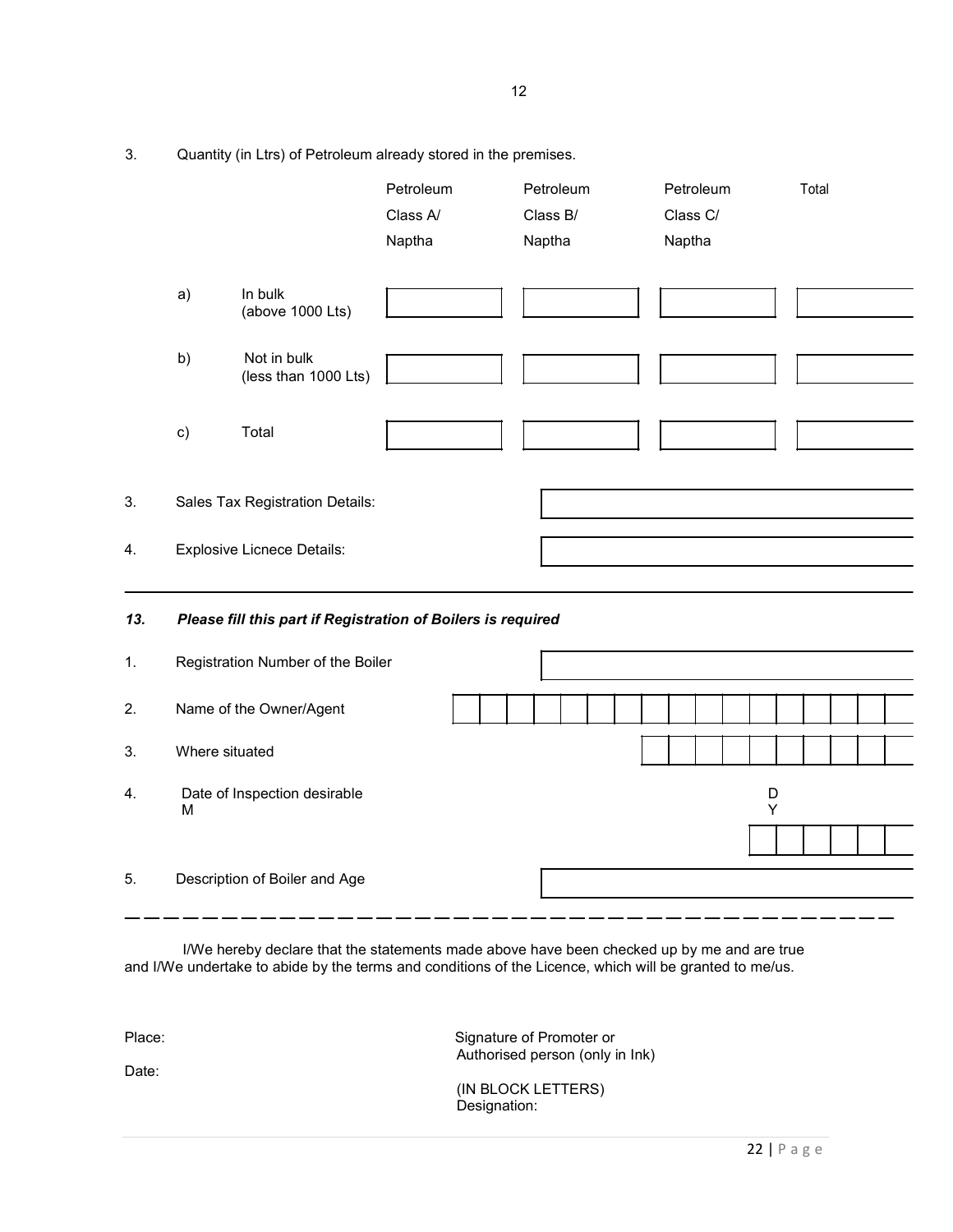| <b>SELF CERTIFICATION</b> |
|---------------------------|
|---------------------------|

|       | TO BE SUBMITTED ALONG WITH COMBINED APPLICATION FORM                                                                                                                                          |  |  |  |  |  |  |  |
|-------|-----------------------------------------------------------------------------------------------------------------------------------------------------------------------------------------------|--|--|--|--|--|--|--|
|       | (Under TS-iPASS Act - Rule 11 of Act No. 3 of 2014)                                                                                                                                           |  |  |  |  |  |  |  |
|       | (To be executed on a non-judicial stamp paper of Rs. 100/-)                                                                                                                                   |  |  |  |  |  |  |  |
|       |                                                                                                                                                                                               |  |  |  |  |  |  |  |
|       |                                                                                                                                                                                               |  |  |  |  |  |  |  |
|       |                                                                                                                                                                                               |  |  |  |  |  |  |  |
|       | undertaking:                                                                                                                                                                                  |  |  |  |  |  |  |  |
|       | Entry Level:                                                                                                                                                                                  |  |  |  |  |  |  |  |
|       | 1. Our firm / Company is proposing to set up a project at ______________________                                                                                                              |  |  |  |  |  |  |  |
|       | DISTRICT, to manufacture / to provide services as mentioned                                                                                                                                   |  |  |  |  |  |  |  |
|       | below.                                                                                                                                                                                        |  |  |  |  |  |  |  |
| (i)   |                                                                                                                                                                                               |  |  |  |  |  |  |  |
| (ii)  |                                                                                                                                                                                               |  |  |  |  |  |  |  |
| (iii) |                                                                                                                                                                                               |  |  |  |  |  |  |  |
|       | 2. We certify that the particulars furnished in the Combined Application Form are true, correct<br>and complete to the best of our knowledge and undertake to adhere to the declarations made |  |  |  |  |  |  |  |

3. The Firm / Company hereby undertake that we are aware of the Acts / Rules / Regulations of each department from which approvals/clearances are sort and abide by to comply with all the provisions of applicable Acts / rules / Regulations to our industry.

there under.

- 4. The Firm / Company failure to comply with the requirements / conditions of the departmental Acts / Rules / Regulations shall result in withdrawal / cancellation of the clearances and further will make us liable for legal action as specified under the respective Acts / Rules / Regulations and the Firm / Company shall be made liable for penal action as proposed under Section 21(1) of TS-iPASS Act No. 3 of 2014 and also if the particulars furnished are found to be false / incorrect or incomplete and on our failure to adhere to the declarations made.
- 5. Any losses to personal or public property caused due to wrong certification by the firm / company shall be liable to be borne by the firm / company.

| Proprietor/ Managing Partner/ Managing Director |  |
|-------------------------------------------------|--|
|-------------------------------------------------|--|

| Place: | M/s. |
|--------|------|
| Date   |      |
|        |      |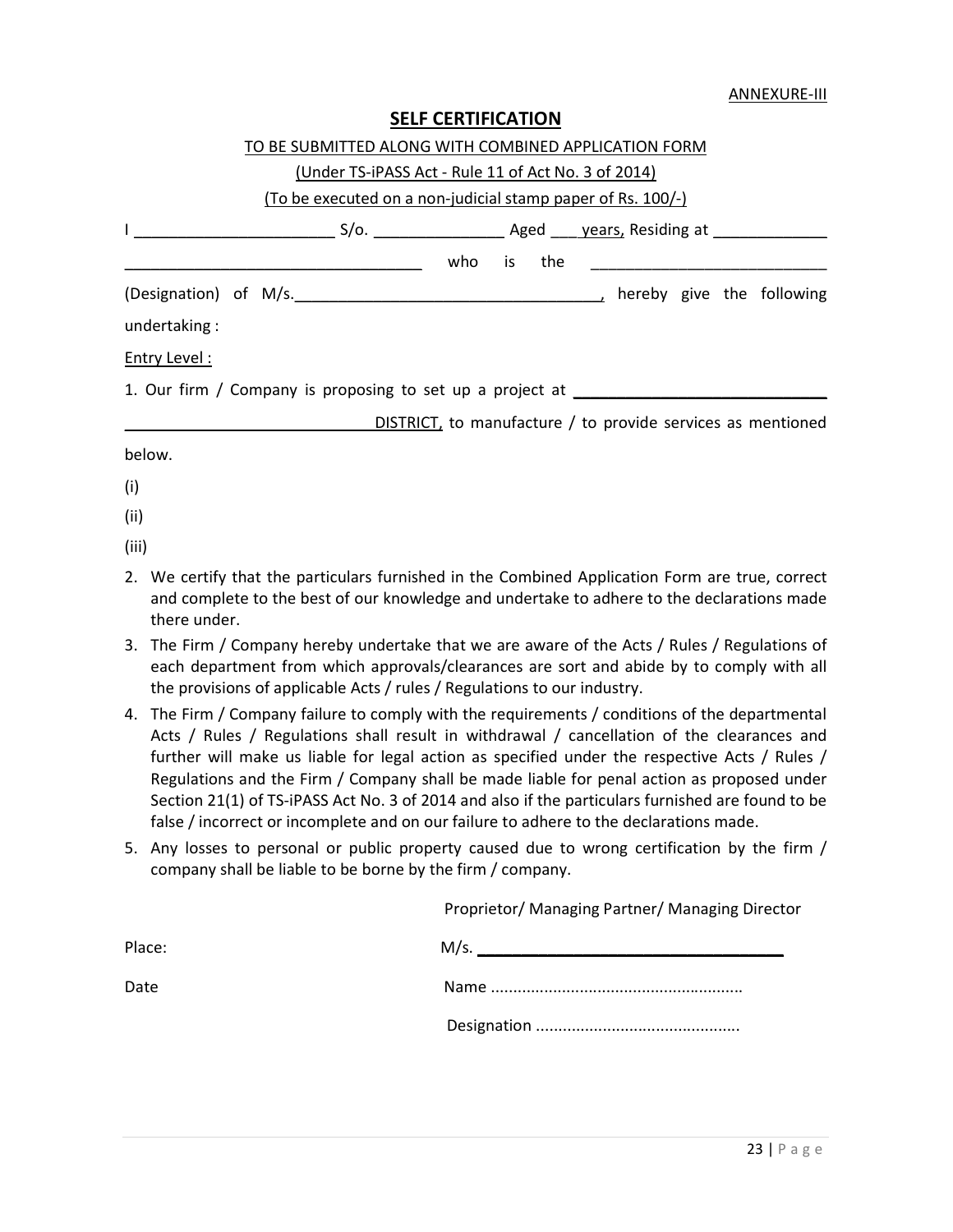| <b>Annexure - IV</b> |  |
|----------------------|--|
|                      |  |

| <b>USER CHARGES</b> |                                                                                                                                                                                                                                                                                                            |                                                                     |           |  |  |
|---------------------|------------------------------------------------------------------------------------------------------------------------------------------------------------------------------------------------------------------------------------------------------------------------------------------------------------|---------------------------------------------------------------------|-----------|--|--|
| S.No.               | <b>Project Cost</b><br>(Land+Building+Plant & M/c.)                                                                                                                                                                                                                                                        | Processing Fees (Rs.)*                                              |           |  |  |
|                     |                                                                                                                                                                                                                                                                                                            | Establishment                                                       | Operation |  |  |
| $\mathbf{1}$        | Nil to Rs.25 Lakhs                                                                                                                                                                                                                                                                                         | 500                                                                 | 500       |  |  |
| $\overline{2}$      | Above Rs.25 Lakhs and upto Rs.1.00 Crore                                                                                                                                                                                                                                                                   | 2500                                                                | 2500      |  |  |
| 3                   | Above Rs.1.00 Crore and upto Rs.5.00 Crore                                                                                                                                                                                                                                                                 | 5000                                                                | 5000      |  |  |
| $\overline{4}$      | Above Rs.5.00 Crore and upto Rs.10.00 Crore                                                                                                                                                                                                                                                                | 7500                                                                | 7500      |  |  |
| 5                   | Above Rs.10.00 Crore and upto Rs.25.00 Crore                                                                                                                                                                                                                                                               | 10000                                                               | 10000     |  |  |
| 6                   | Above Rs.25.00 Crore and upto Rs.50.00 Crore                                                                                                                                                                                                                                                               | 15000                                                               | 15000     |  |  |
| $\overline{7}$      | Above Rs.50.00 Crore and upto Rs.100.00<br>Crore                                                                                                                                                                                                                                                           | 20000                                                               | 20000     |  |  |
| 8                   | Rs.100.00 Crore and above                                                                                                                                                                                                                                                                                  | 25000                                                               | 25000     |  |  |
|                     | NODAL OFFICE FOR SUBMISSION OF COMMON APPLICATION FORMS                                                                                                                                                                                                                                                    |                                                                     |           |  |  |
| 1                   | For Projects whose investment on Plant & M/c is<br>upto Rs.5.00 Crore                                                                                                                                                                                                                                      | GM, DIC,<br><b>Concerned District</b>                               |           |  |  |
| $\overline{2}$      | For Projects whose investment on Plant & M/c is<br>above Rs.5.00 Crore                                                                                                                                                                                                                                     | Commissioner of<br>Industries, Chirag-ali-lane,<br>Abids, Hyderabad |           |  |  |
| $\bullet$           | Processing Fee to be paid in the form of DD favouring "Commissioner of<br>Industries, Hyderabad" or to be paid online (see directions)<br>Head of A/c for Challan: 0851-Village and Small Industries, MH-102 Small<br>Scale Industries, SH (81)-Other Receipts, 800-User Charges DDO Code -<br>25001305001 |                                                                     |           |  |  |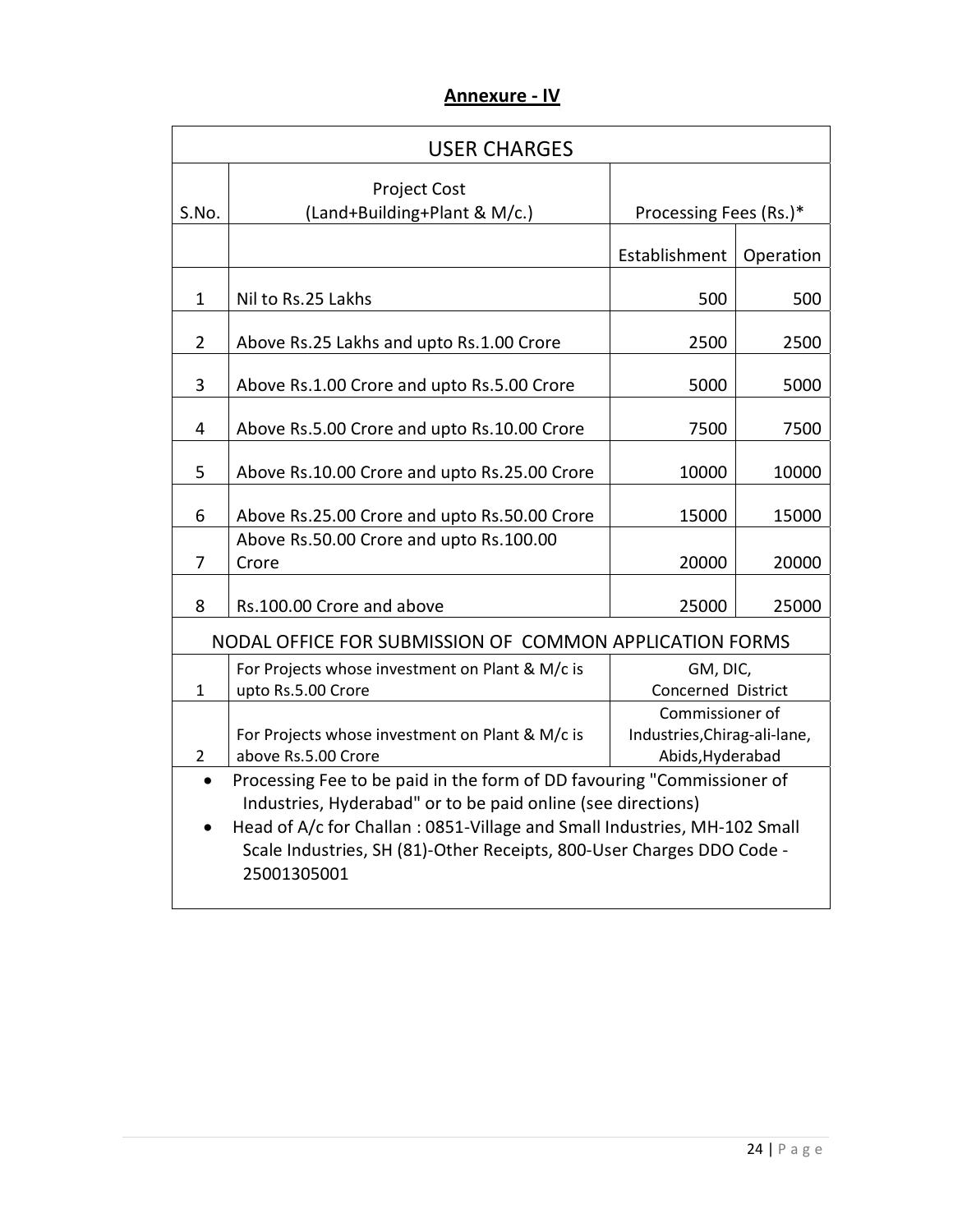### Annexure – V (See rule  $4(1)$ )

# **REGISTER OF APPLICATIONS**

# (or online)

| SI.N | Name &  | Applicati | Name of   | Date of      | Date of   | Date of   | Date of     | Type of    | Date of |
|------|---------|-----------|-----------|--------------|-----------|-----------|-------------|------------|---------|
| 0.   | Address | on No.    | the       | Acknowledgem | receipt   | Receipt   | Communicati | Decision   | referen |
|      | of the  |           | Compete   | ent By Nodal | by        | 0f        | on of       | communicat | ce for  |
|      | Promote |           | nt        | Agency       | Compete   | decision  | Decision    | ed A/R/DA  | review  |
|      | r/      |           | Authority |              | nt        | of        |             |            |         |
|      | Compan  |           |           |              | Authority | Compete   |             |            |         |
|      | у       |           |           |              |           | nt        |             |            |         |
|      |         |           |           |              |           | Authority |             |            |         |
|      |         |           |           |              |           |           |             |            |         |
| 1    | 2       | 3         | 4         | 5            | 6         | 7         | 8           | 9          | 10      |
|      |         |           |           |              |           |           |             |            |         |
|      |         |           |           |              |           |           |             |            |         |
|      |         |           |           |              |           |           |             |            |         |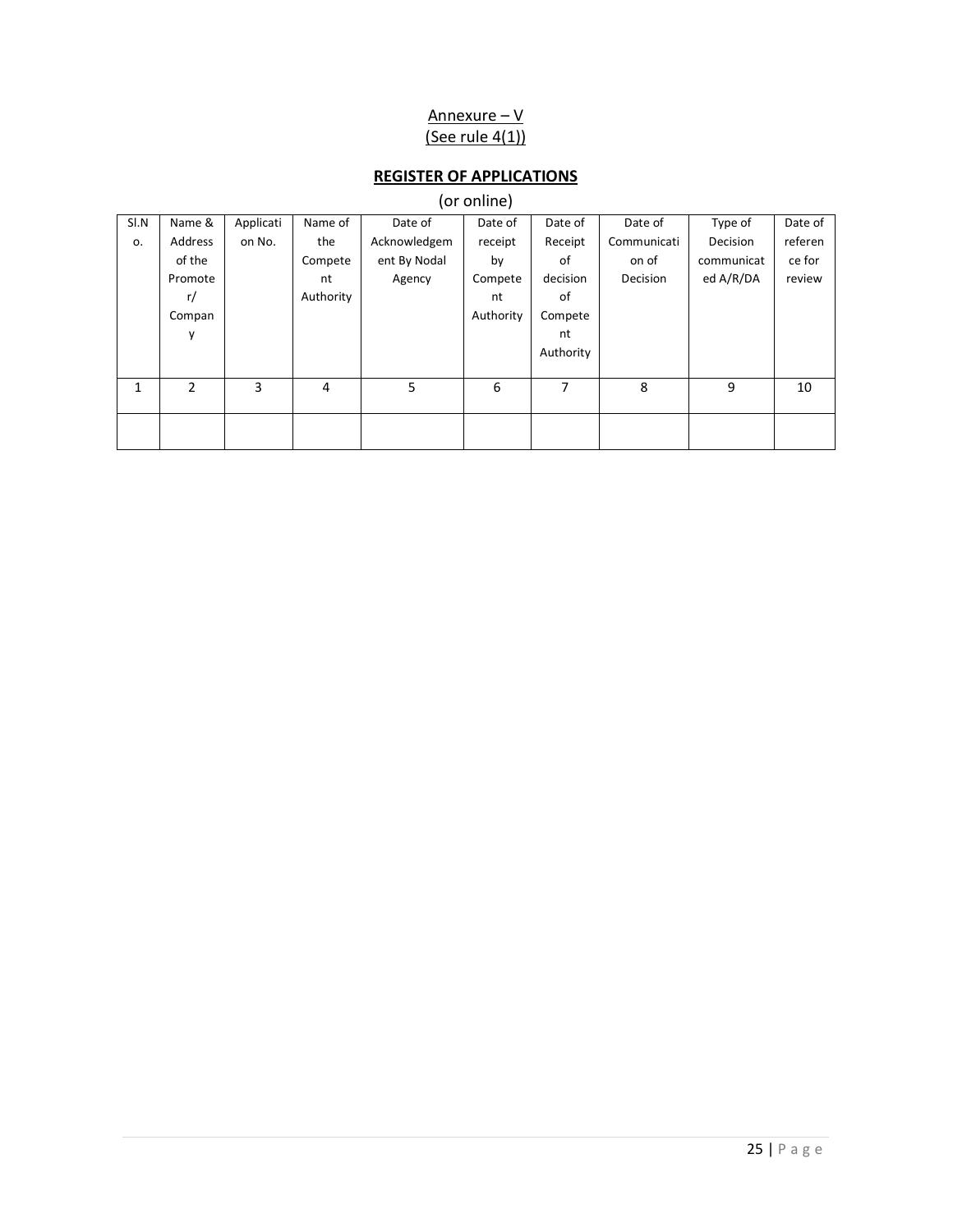# **Annexure – VI TIME LIMITS - ESTABLISHMENT**

|                | Approval                                                                        | Department                                                                                                                | <b>Time Limits</b>          |
|----------------|---------------------------------------------------------------------------------|---------------------------------------------------------------------------------------------------------------------------|-----------------------------|
| $\mathbf{1}$   | NOC from Gram Panchayat                                                         | Panchayat Raj Department                                                                                                  | 10 days                     |
|                |                                                                                 |                                                                                                                           |                             |
| $\overline{2}$ | NOC from Polluting Angle<br>a)                                                  | <b>District Industries Centre</b>                                                                                         | 1 day                       |
|                | For Green Category units *                                                      |                                                                                                                           |                             |
|                | CFE - Green Category*<br>b)                                                     | TSPCB (Consent for Establishment)                                                                                         | 7days                       |
|                | CFE - Orange Category*<br>c)                                                    | <b>TSPCB</b>                                                                                                              | 14 days                     |
|                | $CFE - Red Category*$<br>d)                                                     | <b>TSPCB</b>                                                                                                              | 21 days (not                |
|                |                                                                                 |                                                                                                                           | requiring                   |
|                |                                                                                 |                                                                                                                           | clearance from              |
|                |                                                                                 |                                                                                                                           | Central                     |
|                |                                                                                 |                                                                                                                           | Government)                 |
|                | For M/c value less than Rs.5.00 Crore District Industries Centre will issue NOC | * PI Check your category by clicking this link http://tspcb.cgg.gov.in/Pages/Category.aspx                                |                             |
| 3              | Power Feasibility & Estimate                                                    | DISCOMS (TSSPDCL OR TSNPDCL)                                                                                              | 2 days for                  |
|                | a) Upto 33KVA connection                                                        | & TSTRANSCO                                                                                                               | feasibility                 |
|                |                                                                                 |                                                                                                                           | 10 days for                 |
|                |                                                                                 |                                                                                                                           | estimate                    |
|                | b) Above 33KVA connection                                                       |                                                                                                                           | 25 days                     |
| 4              | <b>Factory Plans Approval</b>                                                   | <b>Factories Department</b>                                                                                               | 7 days                      |
| 5              | <b>Plot Allotment</b>                                                           | <b>TSIIC</b>                                                                                                              | 14 Days                     |
| 6              | <b>Land Alienation</b>                                                          | <b>CCLA</b>                                                                                                               | 30 Days                     |
| 7              | Change of Land use                                                              | <b>CCLA - under NALA Act</b>                                                                                              | 14 days                     |
| 8              | Change of Land use                                                              | HMDA** and KUDA**                                                                                                         | 30 days                     |
|                |                                                                                 | ** PI Check whether unit location falls under HMDA purview : link http://www.hmda.gov.in/Downloads/HMDAListofVillages.pdf |                             |
| 9              | Industrial Building Plan Approval                                               | DT&CP/IALA/ HMDA/KUDA                                                                                                     | 7 days for                  |
|                |                                                                                 |                                                                                                                           | DT&CP, IALA                 |
|                |                                                                                 |                                                                                                                           | 14 Days for                 |
|                |                                                                                 |                                                                                                                           | HMDA/KUDA                   |
| 10             | <b>Provisional FIRE NOC</b>                                                     | <b>Fire Services Department</b>                                                                                           | 7 days for Buildings        |
|                |                                                                                 |                                                                                                                           | less than 15 Mts.<br>height |
|                |                                                                                 |                                                                                                                           | 14 days for Buildings       |
|                |                                                                                 |                                                                                                                           | more than 15 Mts.           |
|                |                                                                                 |                                                                                                                           | height                      |
| 11             | Permission to draw water (Bore<br>well permission)                              | <b>Ground Water Department</b>                                                                                            | 14 Days                     |
| 12             | Feasibility of Water Supply                                                     | HMWW&SB                                                                                                                   | 14 days                     |
| 13             | <b>VAT Registration</b>                                                         | <b>Commercial Taxes Department</b>                                                                                        | 1 day in                    |
|                |                                                                                 |                                                                                                                           | Hyderabad                   |
|                |                                                                                 |                                                                                                                           | 3 days in Districts         |
|                |                                                                                 |                                                                                                                           |                             |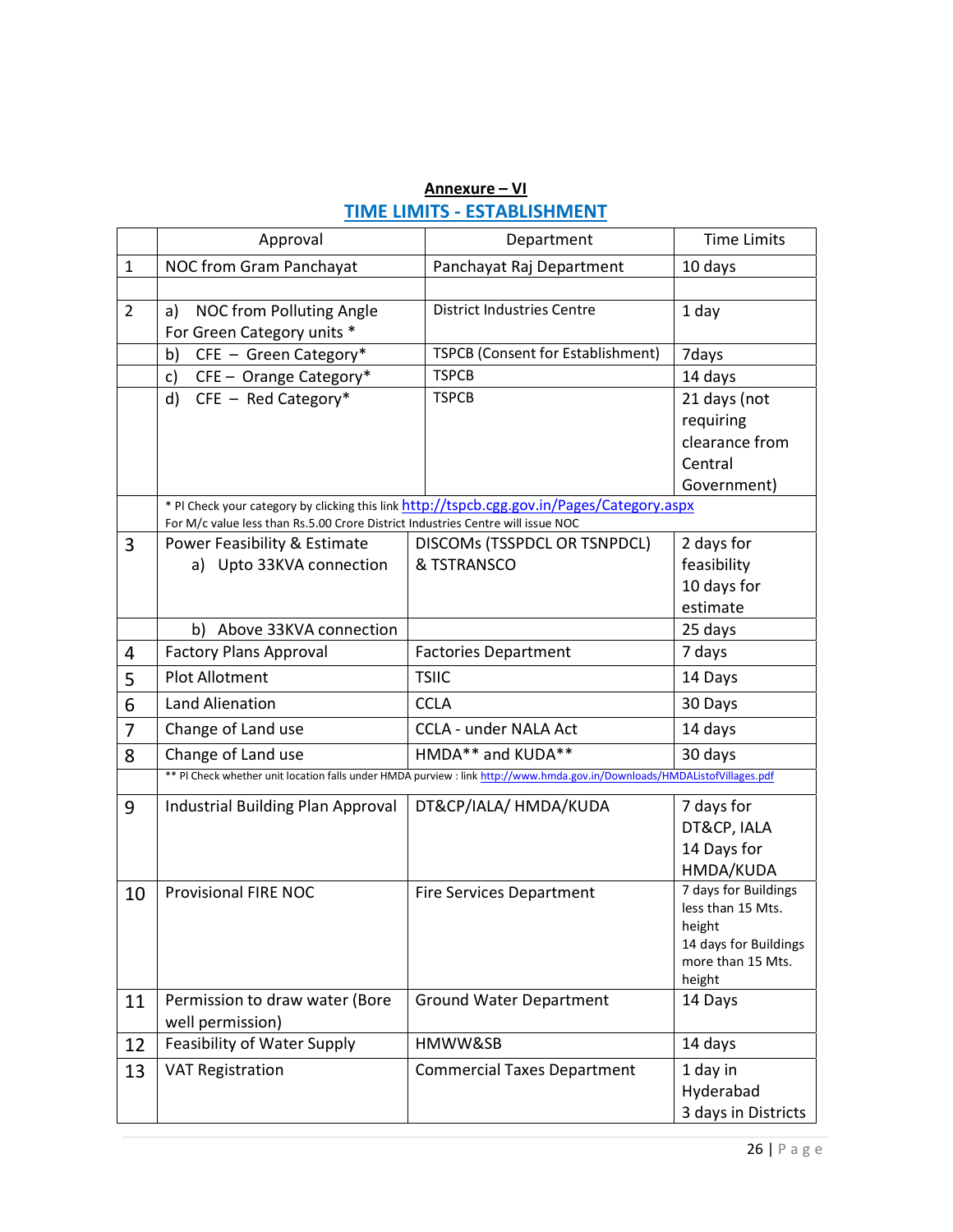| 14 | Approval of the Layout and | HMDA / TSIIC / MA & UD/ PR & RD | 14 days |
|----|----------------------------|---------------------------------|---------|
|    | <b>Building Plans</b>      |                                 |         |
|    | License to store RS, DS    | <b>Excise Department</b>        | 14 days |
| 16 | Firm Registration          | <b>Registration and Stamps</b>  | 7 days  |
|    |                            | Department                      |         |

# **TIME LIMITS FOR ÒPERATION**

|                | Clearance                          | Department                                                                                 | <b>Time Limits</b>                                                                                                              |
|----------------|------------------------------------|--------------------------------------------------------------------------------------------|---------------------------------------------------------------------------------------------------------------------------------|
| $\mathbf{1}$   | $CFO - Green Category*$<br>a)      | <b>TSPCB (Consent for Operation)</b>                                                       | 7days                                                                                                                           |
|                | CFO - Orange Category*<br>b)       | <b>TSPCB</b>                                                                               | 14 days                                                                                                                         |
|                | $CFO - Red Category*$<br>c)        | <b>TSPCB</b>                                                                               | 21 days (not                                                                                                                    |
|                |                                    |                                                                                            | requiring                                                                                                                       |
|                |                                    |                                                                                            | Central                                                                                                                         |
|                |                                    |                                                                                            | government                                                                                                                      |
|                |                                    |                                                                                            | clearances)                                                                                                                     |
|                |                                    | * PI Check your category by clicking this link http://tspcb.cgg.gov.in/Pages/Category.aspx |                                                                                                                                 |
| $\overline{2}$ | <b>Factory Licence</b>             | <b>Factories Department</b>                                                                | 7 days                                                                                                                          |
| 3              | <b>Fire Occupancy Certificate</b>  | <b>Fire Services Department</b>                                                            | 7 days for<br><b>Buildings less</b><br>than 15 Mts.<br>height<br>14 days for<br><b>Buildings more</b><br>than 15 Mts.<br>Height |
| 4              | <b>Electrical Drawing Approval</b> | Chief Electrical Inspectorate                                                              | 14 days                                                                                                                         |
| 5              | <b>Boiler Registration</b>         | <b>Boilers Department</b>                                                                  | 14 days                                                                                                                         |
| 6              | Drug License                       | Drugs Control Administration                                                               | 14 days                                                                                                                         |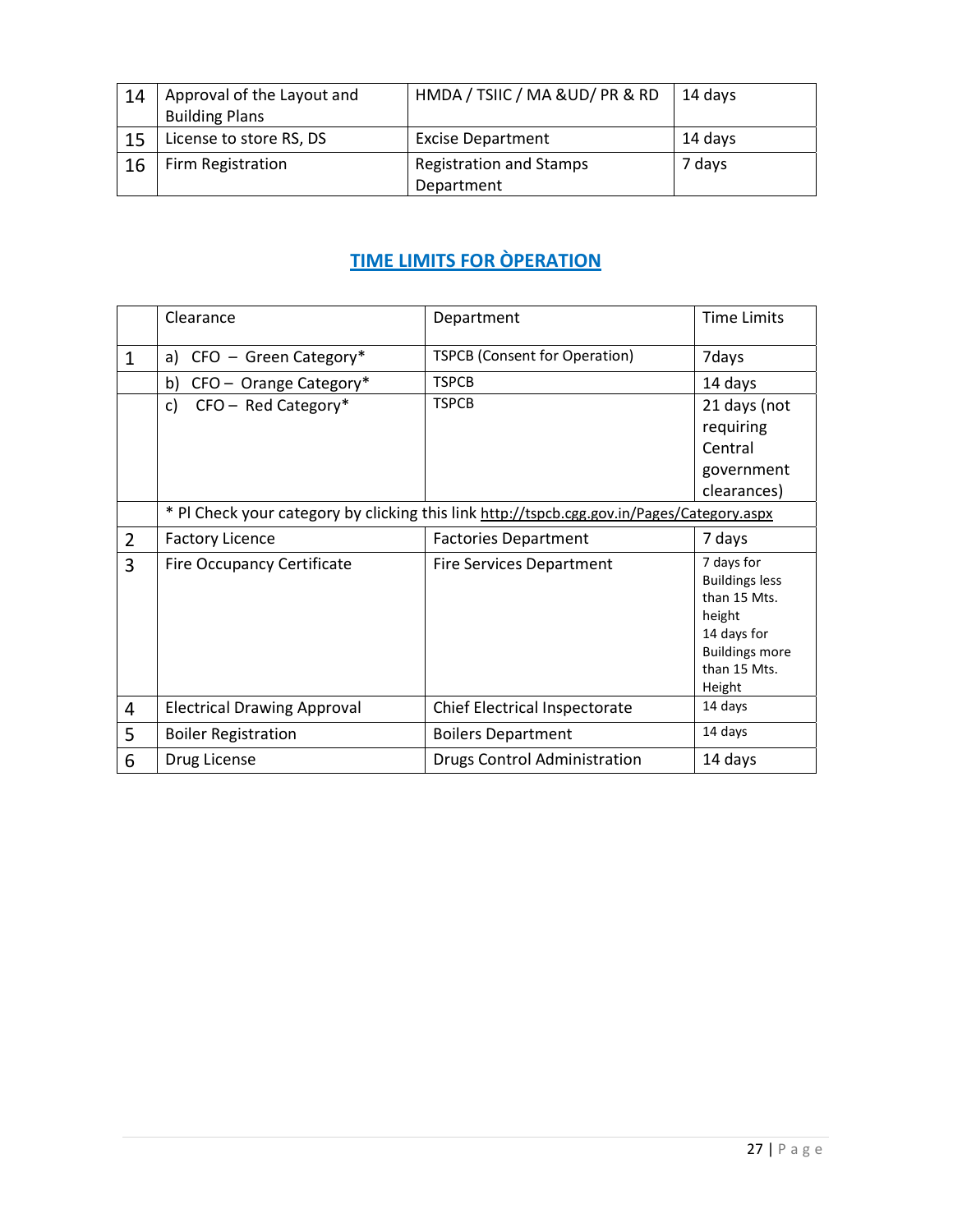**ANNEXURE-VII(A)**



### **O/O. GENERAL MANAGER DISTRICT INDUSTRIES CENTRE INDUSTRIES DEPARTMENT**

------------------------ DISTRICT.

# **TS-iPASS APPROVAL**

| been accorded following approvals under The "Telangana State Industrial Project Approval and Self            |  |
|--------------------------------------------------------------------------------------------------------------|--|
| Certification System (TS-iPASS) Act, 2014":                                                                  |  |
| 1.                                                                                                           |  |
| 2.                                                                                                           |  |
| 3.                                                                                                           |  |
| 4.                                                                                                           |  |
| 5.                                                                                                           |  |
| The unit is hereby accorded permission to establish/operate the unit in the above said premises.             |  |
| This approval is issued in accordance with the powers vested as per the Section 3(ix) of TS-iPASS Act, No. 3 |  |
| of 2014 Government of Telangana.                                                                             |  |
|                                                                                                              |  |
|                                                                                                              |  |

| Place: | <b>GENERAL MANAGER</b> |                 | <b>TS-iPASS Seal</b> | <b>DISTRICT COLLECTOR</b> |
|--------|------------------------|-----------------|----------------------|---------------------------|
| Date:  | DIC.                   | <b>DISTRICT</b> |                      | <b>DISTRICT</b>           |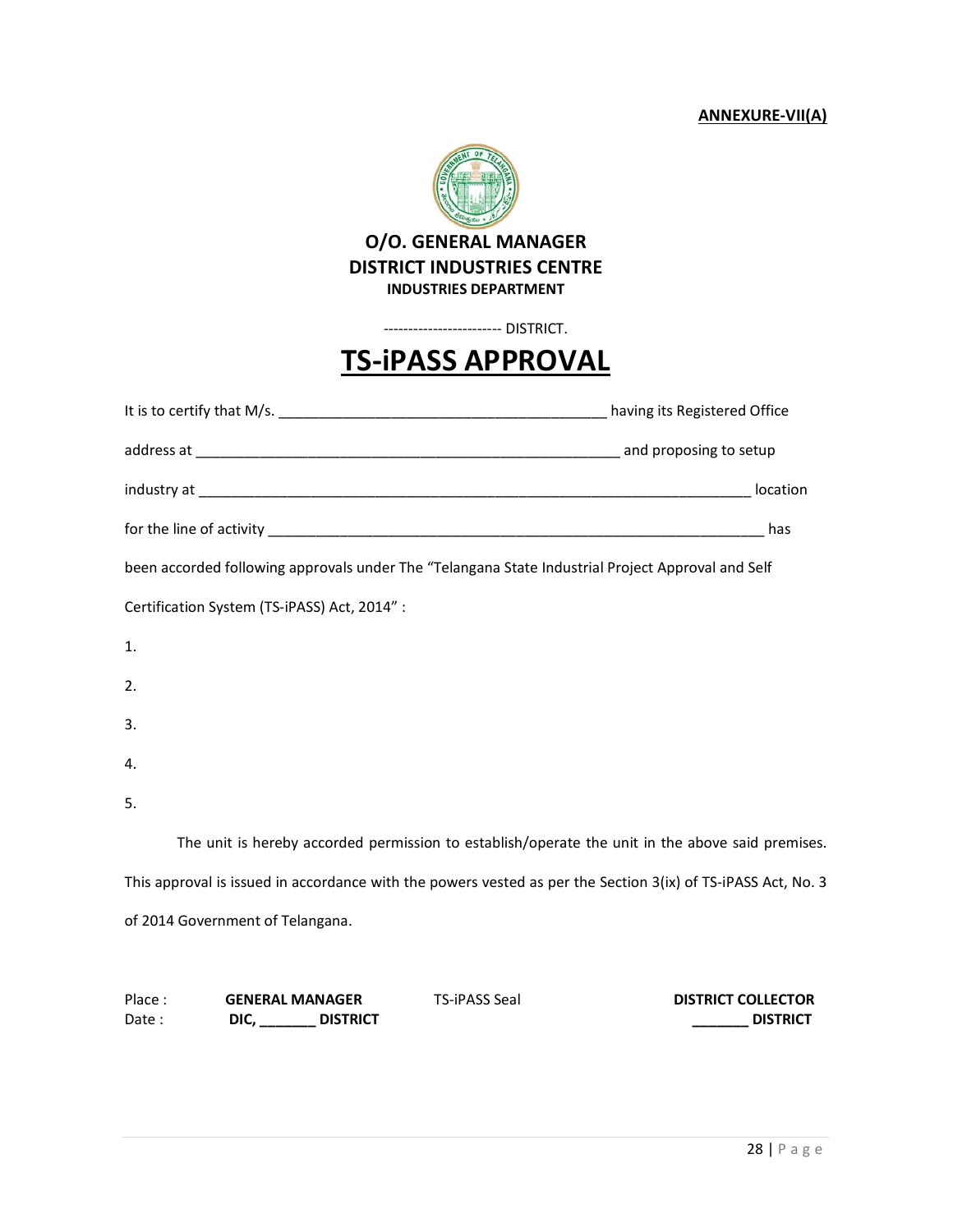

#### **COMMISSIONERATE OF INDUSTRIES**

Industries Department Chirag-ali-lane, Abids, Hyderabad – 500 001.

# **TS-iPASS APPROVAL**

| having its Registered Office                                                                                                                                                                                                                                                                          |
|-------------------------------------------------------------------------------------------------------------------------------------------------------------------------------------------------------------------------------------------------------------------------------------------------------|
| and proposing to setup                                                                                                                                                                                                                                                                                |
| location for the line of activity                                                                                                                                                                                                                                                                     |
| has been accorded following approvals under The                                                                                                                                                                                                                                                       |
| $\theta$ , the compact of the contract of the contract of the contract of $\theta$ and $\theta$ and $\theta$ and $\theta$ and $\theta$ and $\theta$ and $\theta$ and $\theta$ and $\theta$ and $\theta$ and $\theta$ and $\theta$ and $\theta$ and $\theta$ and $\theta$ and $\theta$ and $\theta$ an |

"Telangana State Industrial Project Approval and Self Certification System (TS-iPASS) Act, 2014" :

| 1. |  |  |  |
|----|--|--|--|
| 2. |  |  |  |
| 3. |  |  |  |
| 4. |  |  |  |

5.

 The unit is hereby accorded permission to establish/operate the unit in the above said premises. This approval is issued in accordance with the powers vested as per the Section 4(x) of TS-iPASS Act, No. 3 of 2014 Government of Telangana.

Place : Hyderabad TS-iPASS Seal **COMMISSIONER OF INDUSTRIES Date:\_\_\_\_\_\_\_\_\_**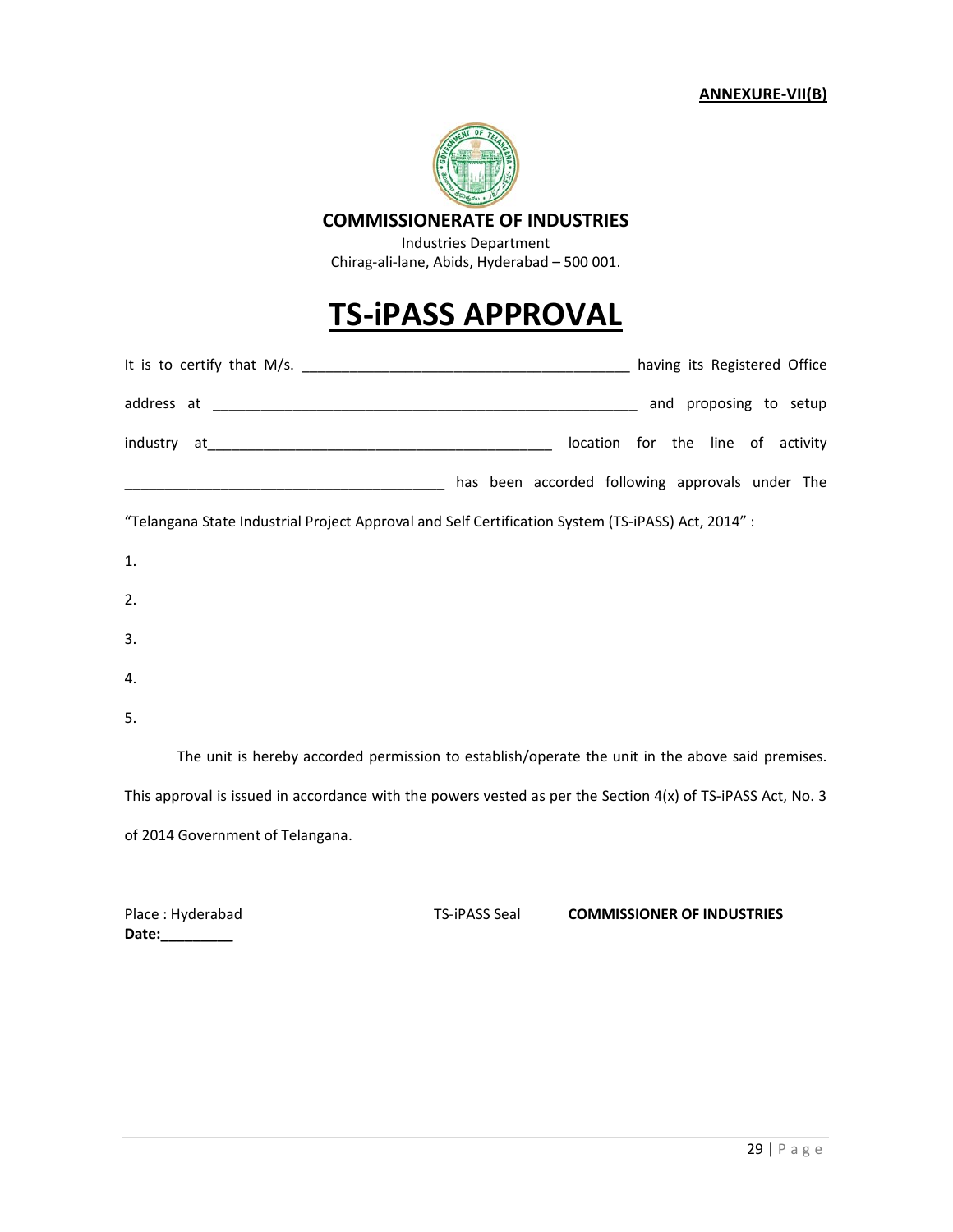#### **ANNEXURE-VIII(A)**



# **TS-iPASS REJECTION**

|                                                                                                  |                                                             |     |     |      |    | having its Registered Office |
|--------------------------------------------------------------------------------------------------|-------------------------------------------------------------|-----|-----|------|----|------------------------------|
|                                                                                                  |                                                             |     |     |      |    | and proposing to setup       |
| industry                                                                                         | location                                                    | for | the | line | of | activity                     |
| has been rejected for the following clearance :                                                  |                                                             |     |     |      |    |                              |
| 1.                                                                                               |                                                             |     |     |      |    |                              |
| 2.                                                                                               |                                                             |     |     |      |    |                              |
| 3.                                                                                               |                                                             |     |     |      |    |                              |
| The unit is hereby informed that if you contradict with the decision of the Competent Authority, |                                                             |     |     |      |    |                              |
| you may represent to the GM, DIC,                                                                | District as per Section 15 (a) of the TS-iPASS Act of 2014. |     |     |      |    |                              |

Place : **GENERAL MANAGER** TS-iPASS Seal **GENERAL MANAGER DIC, \_\_\_\_\_\_\_ DISTRICT \_\_\_\_\_\_\_ DISTRICT**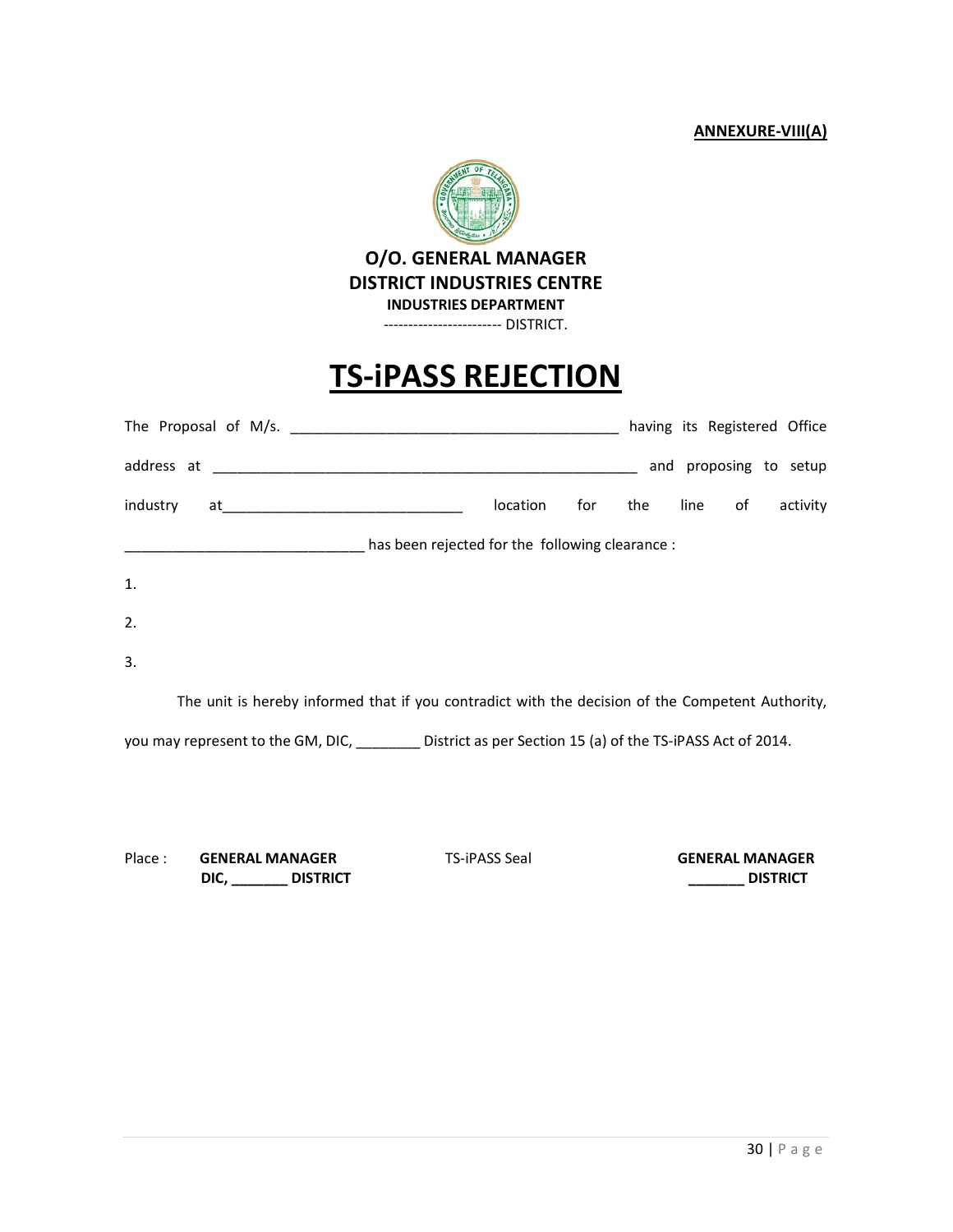#### **ANNEXURE-VIII(B)**



#### **COMMISSIONERATE OF INDUSTRIES**

Industries Department Chirag-lai-lane, Abids, Hyderabad – 500 001.

# **TS-iPASS REJECTION**

|                                         | having its Registered Office |
|-----------------------------------------|------------------------------|
|                                         | and proposing to setup       |
|                                         | location for the line of     |
|                                         | has been rejected for the    |
| المتحدث ويتحدث والمتحدث والمناسبة المتك |                              |

following clearance :

1.

2.

 The unit is hereby informed that if you contradict with the decision of the Competent Authority, you may represent to the Commissioner of Industries, Industries Department, Government of Telangana, Chirag-ali-lane, Abids, Hyderabad, as per Section 16 of the TS-iPASS Act of 2014.

#### Place : Hyderabad TS-iPASS Seal **ADDITIONAL DIRECTOR OF INDUSTRIES**

Date :